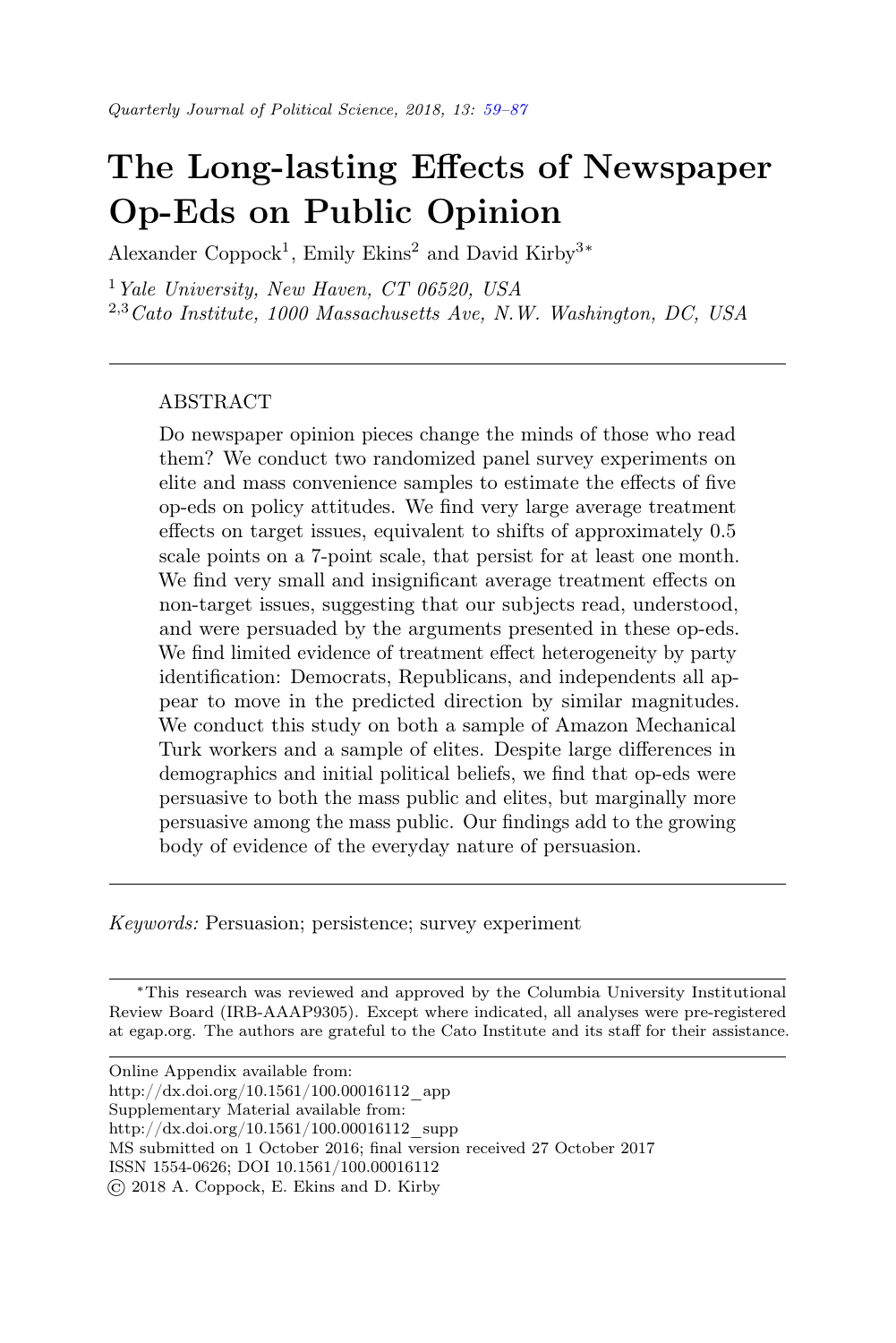"As the world has grown smaller, the nation more powerful, the problems besetting man infinitely more complex, the pressures more intense, the health of this democracy has increasingly depended on deeper public understanding of difficult issues. Through the new page opposite the Editorial Page that we inaugurate today, we hope that a contribution may be made toward stimulating new thought and provoking new discussion on public concerns."

#### New York Times, September 21, 1970

The modern "opposite the Editorial Page," or op-ed, debuted in the New York Times on September 21, 1970. At its launch, opinion pieces were designed to provide an intellectual arena to provoke new ideas and discussion on public policies.[1](#page-1-0) John B. Oakes, editor of the Times, had long argued that the central function of newspaper should be to "interpret [the] age to the general public" while avoiding the the inaccessibilities of elitism (quoted in Socolow  $(2010)$ ). The Times intended to create a forum to host a variety of outside experts to articulate their arguments and engage in the "exchange and clash of ideas" for the benefit of the general public, their intended audience. In fact, when deciding whether to launch the op-ed pages, the *Times* publisher believed an op-ed page would help maintain readership as the paper raised prices. Thus, from its inception, the op-ed was intended to be written by a diverse array of elite experts on the salient issues of the day with the purpose of prompting civic discourse and learning among the general public. Indeed, many view the op-ed pages today as a mechanism that continues to shape public opinion (Porpora and Nikolaev, 2008). In the more than 40 years since, the op-ed format has grown widely, with nearly every major print and online newspaper publishing two to three op-eds per day (Sommer and Maycroft, 2008).

Present-day newspaper op-eds are very similar in form to those envisioned in the 1970s: expert elites publish policy opinions intended to provoke debate among the general public (Sommer and Maycroft, 2008). However, today it is acknowledged that op-ed pages of major papers set the agenda not only for the general public but also for the fellow elites<sup>[2](#page-1-1)</sup> (Alexander, 2004; Golan, 2013; Nico Calavita, 2003; Rosenfeld, 2000; Sommer and Maycroft, 2008). For

The Cato Institute funded the remuneration of survey respondents but explicitly allowed the authors to publish findings regardless of the results.

<span id="page-1-0"></span><sup>&</sup>lt;sup>1</sup>Newspaper pieces that bear some resemblance to the modern op-ed can be traced back as early as 1912 when the Chicago Tribune featured a separate page dedicated to outside opinion. New York World editor Herbert Bayard Swope was the first to structure a section of commentary opposite the editorial page. Several newspapers followed suit such as the Washington Post who featured an "op-ed page" in the 1930s, and the Los Angeles Times in the 1950s (Socolow, 2010).

<span id="page-1-1"></span><sup>2</sup>We take a broad view of "elites," among whom we include lawmakers, journalists, Hill staffers, economists, lawyers, and political and policy professionals of all stripes.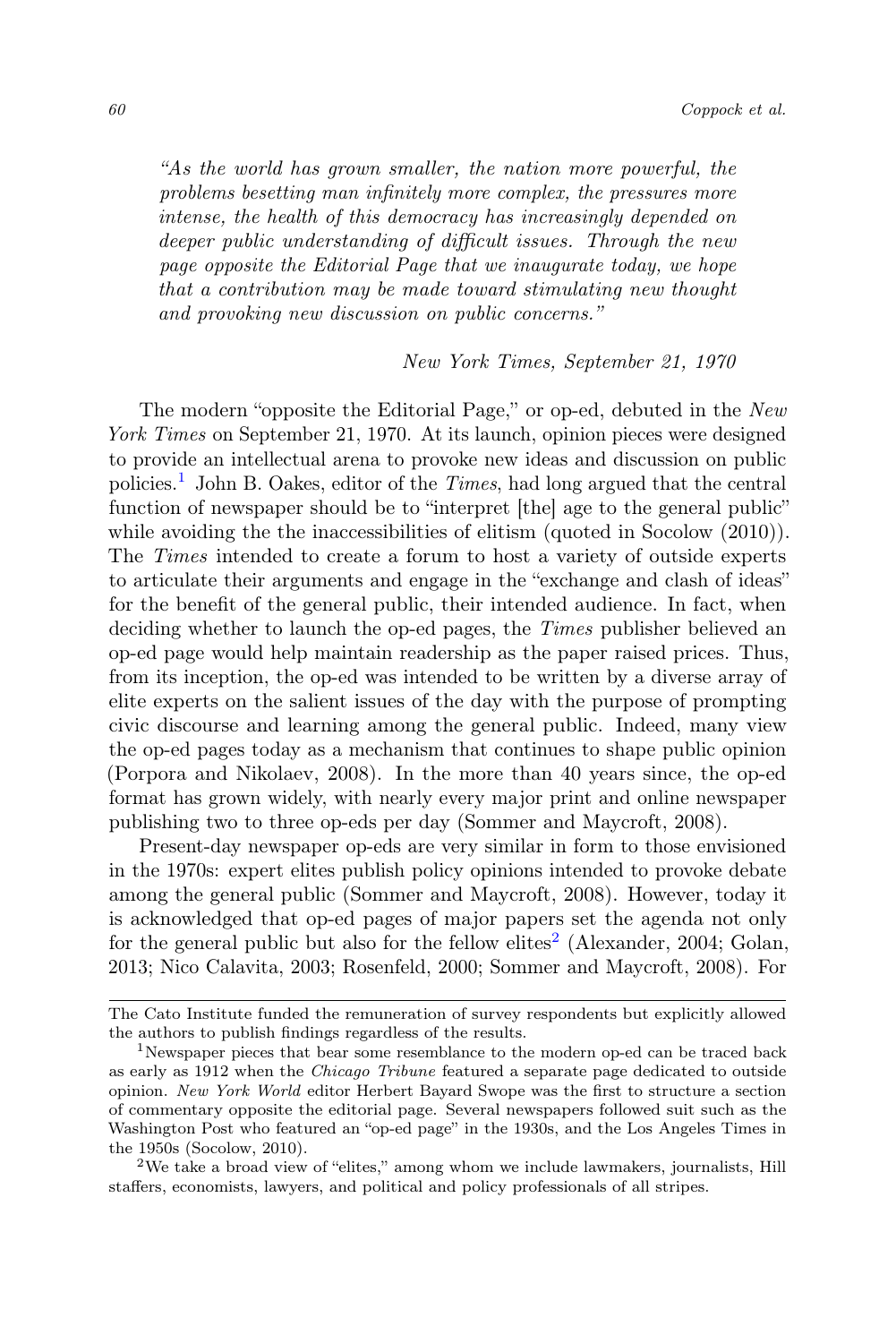instance, Sommer and Maycroft (2008) claim that during legislative debate, lawmakers routinely circulate op-eds in efforts to persuade colleagues to their point of view.

A large and sophisticated op-ed industry has developed in Washington, DC. For instance, in 2015, scholars at the Cato Institute, a Washington think tank where two of the present study's co-authors work, published 944 op-eds, including 73 in top 10 newspapers (Cato Institute, 2016). Cato is by no means unique among think tanks. The Brookings Institute website catalogs 116 op-eds in top publications in the  $2015<sup>3</sup>$  $2015<sup>3</sup>$  $2015<sup>3</sup>$  and the American Enterprise Institute reports 3,385 (American Enterprise Institute, 2015). These think tanks employ dedicated staff whose job it is to edit and place op-eds. Of course, the White House and U.S. House and Senate Leadership Offices have members of their communication staff who serve similar functions, not to mention trade associations and advocacy groups. Organizations that are too small to employ own in-house op-ed writing teams often engage one of the many public relationships firms located in Washington DC. Indeed, former opinion editors at national newspapers can make lucrative second careers ghost-writing and placing op-eds for CEOs of major companies, politicians, and celebrities. Our informal inquiries reveal that the going rate for an op-ed can range from \$5,000 to \$25,000, depending on the sophistication of the piece and prestige of the placement.

Given all the time, energy, and money expended on the production of op-eds, a natural question arises: Do op-eds accomplish either the goal of persuading the mass public or persuading elites? A large research literature has shown that members of the mass public know little about the nuanced details of politics and public policy (Berelson et al., 1954; Campbell et al., 1960; Converse, 1964; Delli Carpini and Keeter, 1996; Neuman, 1986; Somin, 1998). Given low levels of political knowledge, one might expect that complex arguments that depend on understanding nuanced policy details would be ineffective among a general audience that at best has a hazy grasp of the terms of the debate. Some scholars have suggested that op-ed pages are "off limits" to average people because of elite authorship and focus on complex policy topics (Ciofalo and Traveso, 1994). If op-eds are ineffective at changing mass opinion, should they be expected to change the minds of elites? Since elites are more politically aware and exposed to more policy arguments, they may be more selective of which policy considerations they decide to accept and process (Zaller, 1992). They may also be more resistant to information that conflicts with their political identities.

If it were the case that neither of the intended audiences, mass or elite, actually updates their views as a result of exposure to op-eds, why would

<span id="page-2-0"></span><sup>&</sup>lt;sup>3</sup>This figure calculated from the search results at Brookings.edu (Content Type =  $Op$ -Ed, Topic = Any, Start Date =  $2015-01-01$ , End Date =  $2015-12-31$ .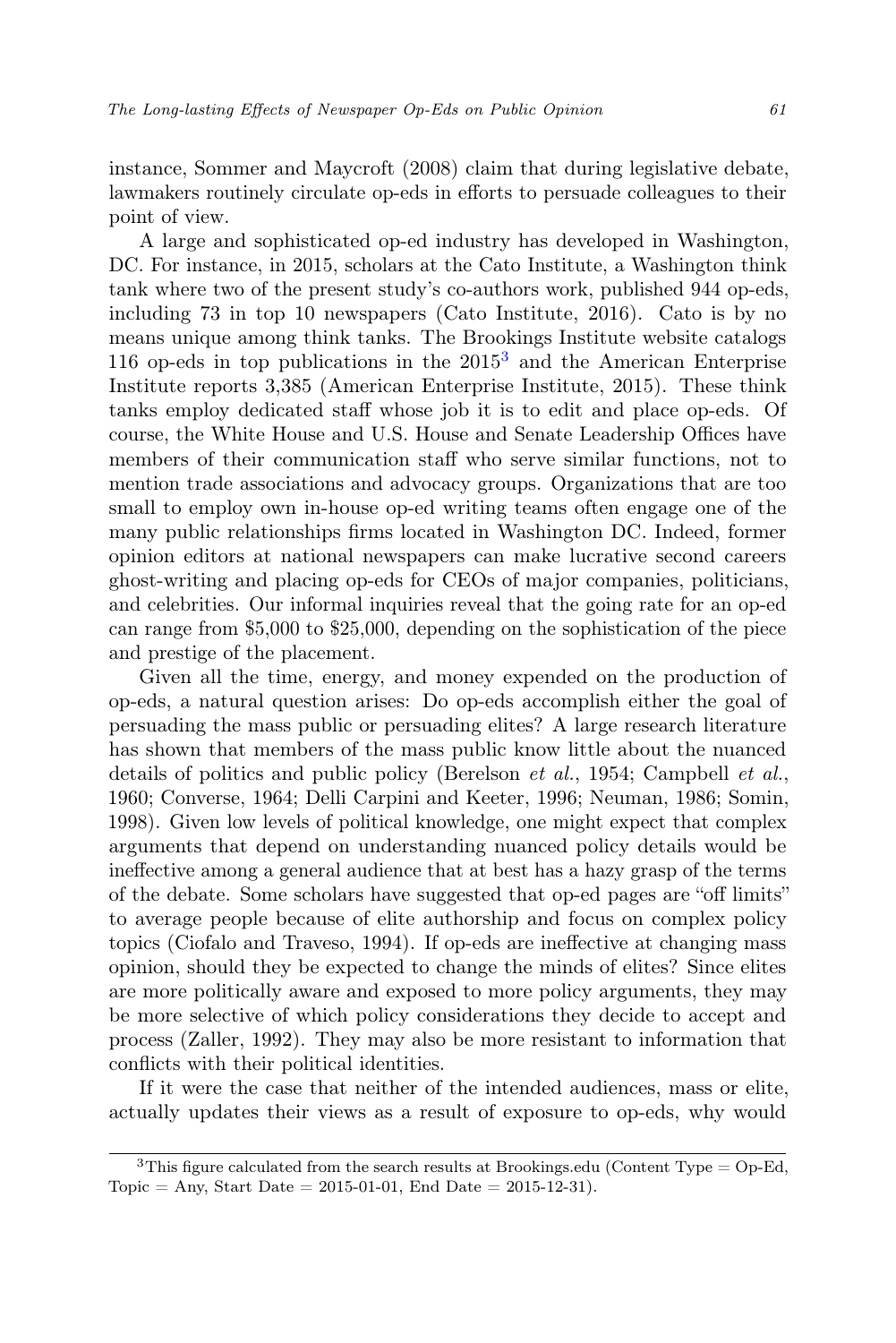anyone write them? Perhaps it flatters the egos of op-ed writers to see their names in print. Perhaps op-eds bolster the authors' influence within elite policy circles by virtue of increased name recognition or "buzz." Or perhaps op-eds are ineffective at changing minds, but newspapers publish them anyway because they attract readers who already agree with the message: Op-eds may preach to the choir, but at least the choristers generate ad revenue.

We take up the question of whether newspaper op-eds actually achieve their original objective of changing minds. If so, do they have greater impact among the mass public or elites? Do op-eds change the minds of readers ideologically opposed to the author's argument? Are opinion changes persistent or ephemeral?

In this paper, we present results from two large-scale randomized panel survey experiments that estimate the effects of newspaper policy op-eds on public opinion, one among a mass sample and the other among elite opinion leaders, with three main results. For both mass public and elite samples, we randomly assigned respondents to receive one of several newspaper policy op-eds or not. All respondents then took the same public opinion survey that included policy questions regarding policies related to each of the several op-ed treatments used. We then administered two follow-up surveys to the mass public sample and one follow-up survey to the elite sample to determine if any measured persuasive effects endured.

We find, first, large average treatment effects among both the mass public and elites, despite large differences in demographics and initial political beliefs. Consistent with expectations, these effects are somewhat smaller among elite readers. Second, we find limited evidence of heterogeneous treatment effects by partisan identification. This indicates that op-eds do not merely "preach to the choir" by only changing the opinions of aligned ideological adherents. Instead, we find that Democrats, Republicans, and independents update their opinions in the predicted direction of the op-ed and by roughly similar magnitudes. Third, we find that policy op-eds have a very large treatment effects on target issues that persist for at least one month, suggesting that effects are due to underlying attitude change and not simply experimenter demand or survey artifacts.

Our study differs from previous work in several ways. First, we use real, unmodified opinion pieces as treatments. This choice means that we cannot describe what particular feature of the op-ed was the causal agent that changed minds, but what we lose in our ability to separate out mechanisms, we gain back in realism. Second, we unbundle the opinion piece from the rest of the newspaper, allowing us to understand the specific impact of the op-ed separate from the news of the day. Third, as recent changes in survey technology have made panel studies cheaper and more feasible, we measure outcomes over the course of an entire month, allowing us to estimate the persistence of the persuasive effects of these treatments.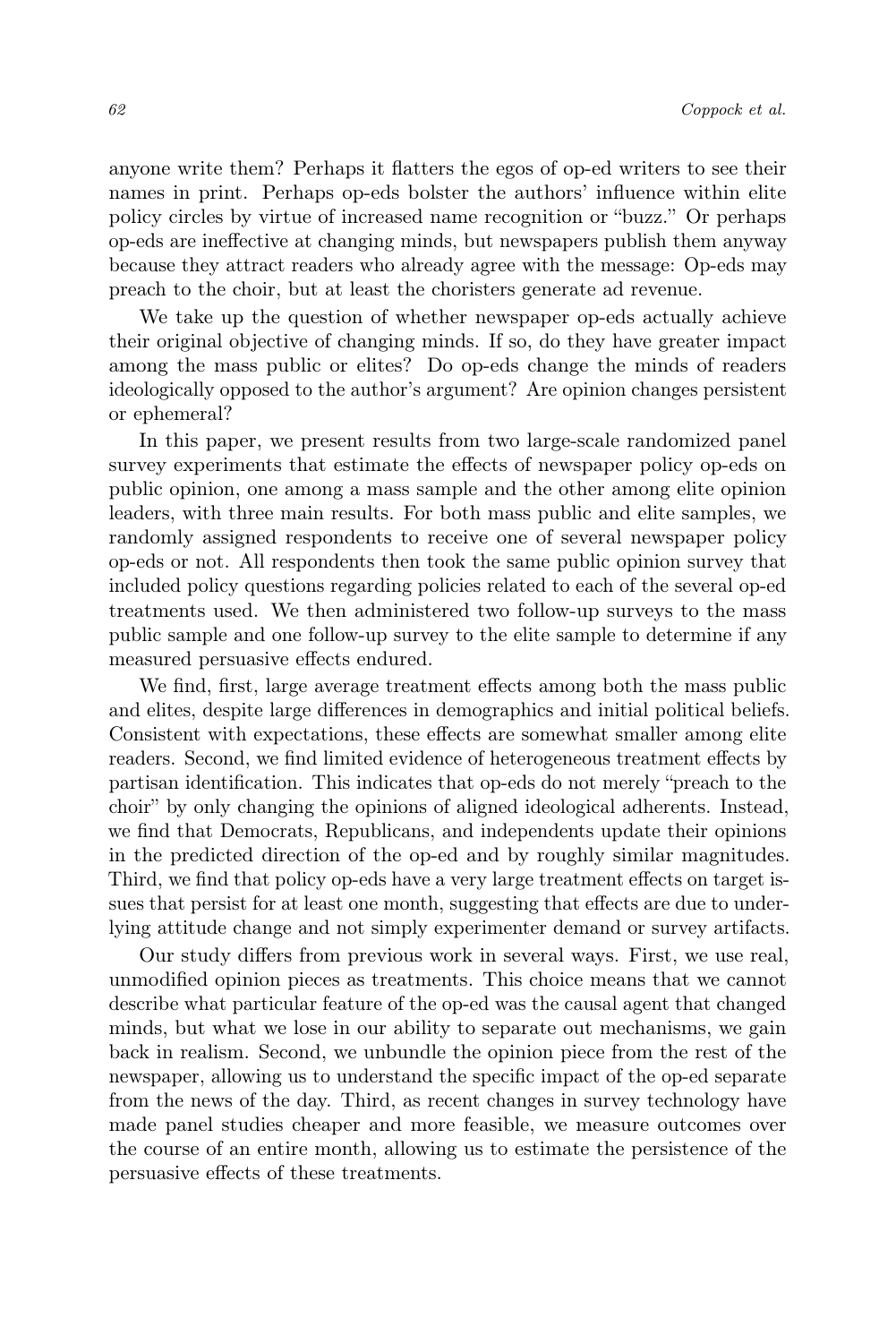## Previous Literature

As Ciofalo and Traveso (1994) note, there is little scholarly research of the origins, role, and effect of newspaper op-eds. Furthermore, to our knowledge, no previous study has specifically investigated the persuasive effects of newspaper op-eds on policy opinions of readers. The extant research has tended to focus on op-eds' use of issue-framing, not persuasion specifically (e.g. Golan, 2010, 2013; Porpora and Nikolaev, 2008).

More has been written about the effects of newspapers generally, not just the op-ed section. These investigations into the persuasive effect of newspaper media content on public opinion generally fall into two categories. The first is observational studies that use aggregate data to try and demonstrate a causal link between newspaper exposure and political outcomes. Exposure is often operationalized as newspaper "slant." Overall, these studies tend to conclude that newspaper content impacts voters' candidate evaluations and political knowledge. For instance, Dalton et al. (1998) examine the correlation between media content and voter preferences in the 1992 election and find that newspaper editorials were a statistically significant predictor of candidate favorability. Druckman and Parkin (2005) focus on a single Senate race find that editorial slant of two local newspapers is predictive of both candidate evaluations and vote choice. Jerit et al. (2006) find that variations in quantities of newspaper and broadcast coverage of political issues is correlated with political knowledge, with this relationship appearing strongest among the more educated. Nicholson (2003) find that voters were more aware of ballot initiatives if featured in a major newspaper, controlling for other aspects of the political environment leading up to an election.

Drawing causal inferences from these studies can require strong assumptions, in particular that people who are exposed one level of "slant" are otherwise similar to those who are exposed to a different level. This problem is compounded by measurement error in the independent variable. People have poor recall and inaccurately report what they have seen and read (Guess, Forthcoming), and furthermore, errors associated with respondent recall can be correlated with political attitudes (Vavreck  $et \ al.,\ 2007$ ). For instance, individuals who are more interested in politics are more likely to receive and recall media messages and thus differ systematically from those who don't recall receiving media content. Ladd and Lenz (2009) endeavor to address these selection issues by comparing those who do and do not read British newspapers who switched their endorsement of political parties to Labour in the 1997 elections, finding large effects of newspaper endorsements. Page et al. (1987) compared identical pairs of survey questions fielded at two points in time and TV news content that occurred in between fielding. They find that TV news content significantly predicts aggregate opinion change, particularly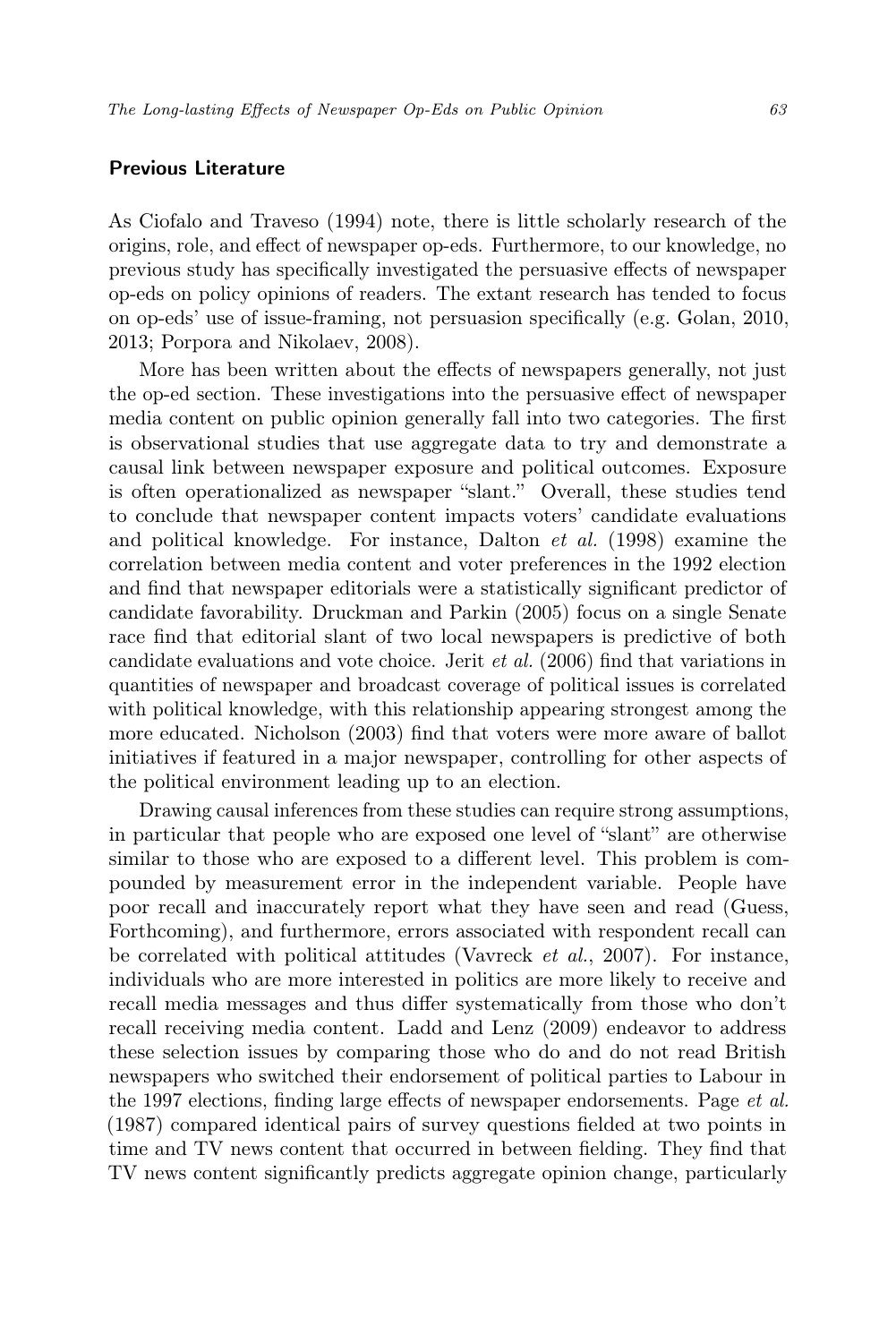content from experts and political commentators, precisely the types of people who typically author newspaper op-eds.

The second category of studies examining the effects of newspapers generally are randomized experiments in which the researcher directly controls the content to which subjects are exposed. DeFleur et al. (1992) measure the effect of exposing respondents to news stories from various types of media on recall and knowledge of the news stories, finding that people learned the most from newspapers. Norris and Sanders (2003) found campaign issue information transmitted through various platforms increased political knowledge of the parties, but did not find newspapers to outperform other types of media. In their book, Neumann et al. (1992) expose respondents to parallel news stories from different types of media and measure the impact on political knowledge, finding that newspapers did increase knowledge although broadcast media was more effective among those with average cognitive ability. Nyhan and Reifler (2010) and Wood and Porter (2018) use altered newspaper op-eds as part of their treatments. They measure the effect of adding corrective information to altered newspaper op-eds on readers perceptions of facts. They find that by and large readers update their misperceptions when corrected with reputable facts and that some corrections are more effective than others.

Two previous studies have examined the impact of newspapers in a field experimental setting. Gerber et al. (2009) randomly sent Virginia residents either the left-leaning Washington Post, the right-leaning Washington Times, or neither, and found little evidence of differences in political knowledge, opinions about political events, or voter turnout. However, they do find that receiving either paper led to increased support for the Democratic gubernatorial candidate. The treatments in that study were the entire newspapers, including but not limited to the opinion pages. Jerit et al. (2013) conduct and contrast both laboratory and field experiments of newspaper article stories on knowledge and policy attitudes. In the laboratory experiment they find large treatment effects on some attitudes but find weak evidence of newspaper impact on attitudes or knowledge in the field experiment. Of the 17 outcome measures reported, only one attitudinal measure registered a significant effect.

Taken together, the existing scholarly record on the effects of newspapers on political attitudes and behavior is mixed. Observational studies estimate positive effects, but those estimates may be prone to bias due to measurement error and unobserved heterogeneity. The survey and laboratory experimental literature finds that newspapers can indeed increase political knowledge. The existing field experimental evidence on this point shows no evidence of a consistent relationship, though it should be noted that compliance with the experimental treatments may have been low, indicating that these studies were underpowered to detect the modest effects measured by other research designs.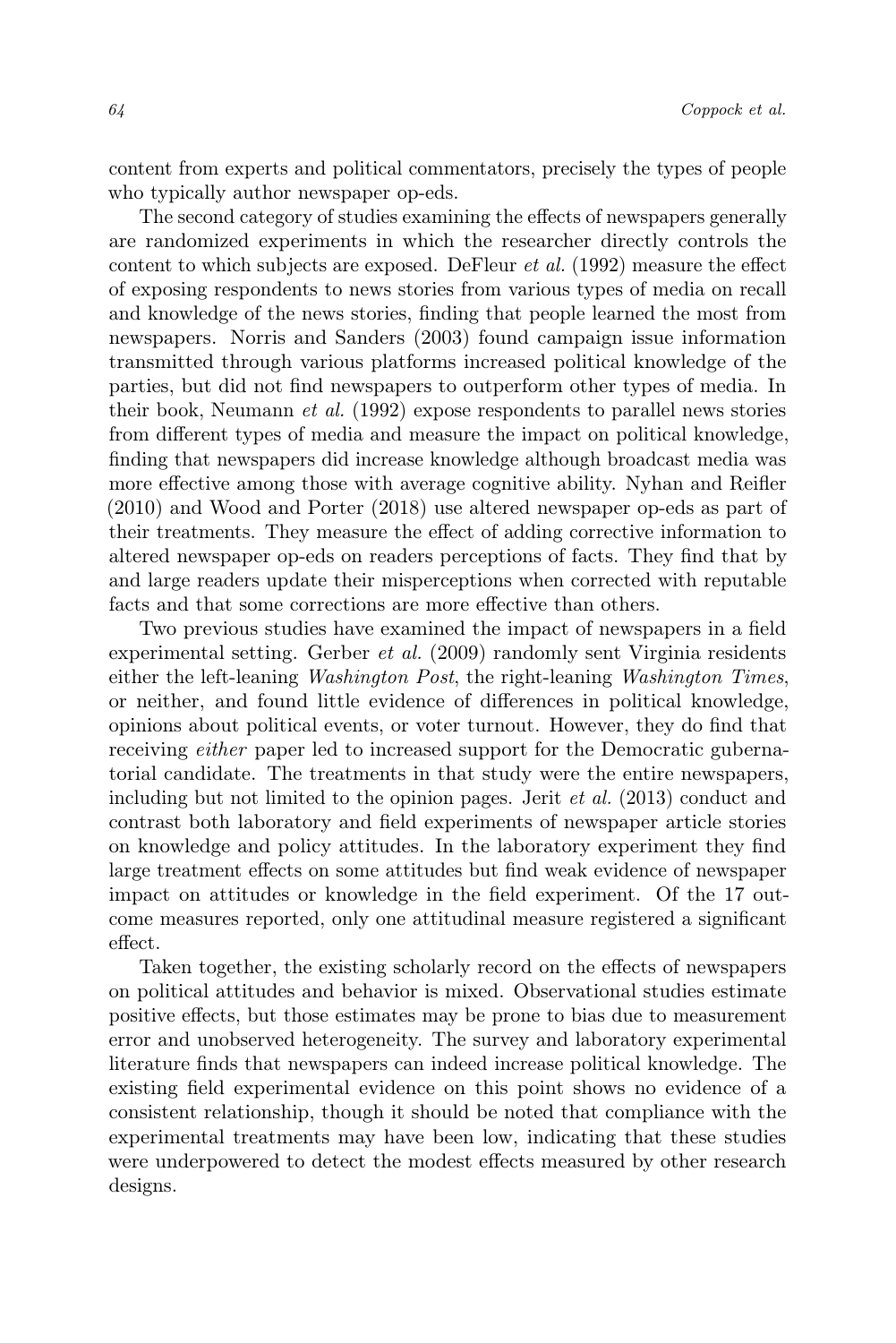Our reading of the previous literature leads us to five hypotheses:

- (H1) We expect that newspaper op-eds can influence the opinions of readers on target issues in the direction intended by the author. Expectancy value and accessibility models of how mass media information impacts public opinion contend that survey response is a product of respondents' considerations and the weights associated with the respective considerations (Ajzen and Fishbein, 1980; Chong and Druckman, 2012; Iyengar, 1990; Nelson et al., 1997; Zaller, 1992). Accordingly, survey response results from the balance of political messages, or considerations, received and resisted and how recently those considerations have been brought to mind (Zaller, 1992). Applying the expectancy value model to previous studies of newspaper effects suggests that such studies' newspaper treatments influenced the combination of considerations available to impact opinion response. Consequently, we would expect newspaper op-eds to influence readers' opinion on target issues in the intended direction.
- (H2) We do not expect op-eds to impact attitudes on nontarget issues. Since the scope of treatment is a single policy opinion piece, we avoid introducing competing considerations and thus we do not expect op-eds to impact attitudes on non-target issues.
- (H3) We expect the effects of op-eds to be smaller among elites compared to the mass public. Existing research would lead us to expect smaller treatment effects among elites, since elites are more politically sophisticated, are exposed to more policy arguments than the mass public, and have more stable attitudes (Feldman, 1989; Jennings, 1992; Putnam et al., 1979). Expectancy models of public opinion anticipate that survey responses are a product of respondents' top-of-the-head considerations and the weights associated with the respective considerations (Ajzen and Fishbein, 1980; Chong and Druckman, 2012; Nelson et al., 1997; Zaller, 1992). Accordingly, influential considerations result from the balance of political messages received and resisted and how recently those considerations have been brought to mind (Zaller, 1992). Consequently, we would expect that if anything, effects of op-eds would be smaller among elites compared to the mass public.
- (H4) We expect heterogeneous treatment effects by respondent party identification. A similar line of reasoning to H3 suggests that we may also find smaller effects among subjects whose political identities are at odds with the op-ed's policy argument. Such readers may resist information inconsistent with their ideology, suggesting heterogeneous treatment effects across partisan groups.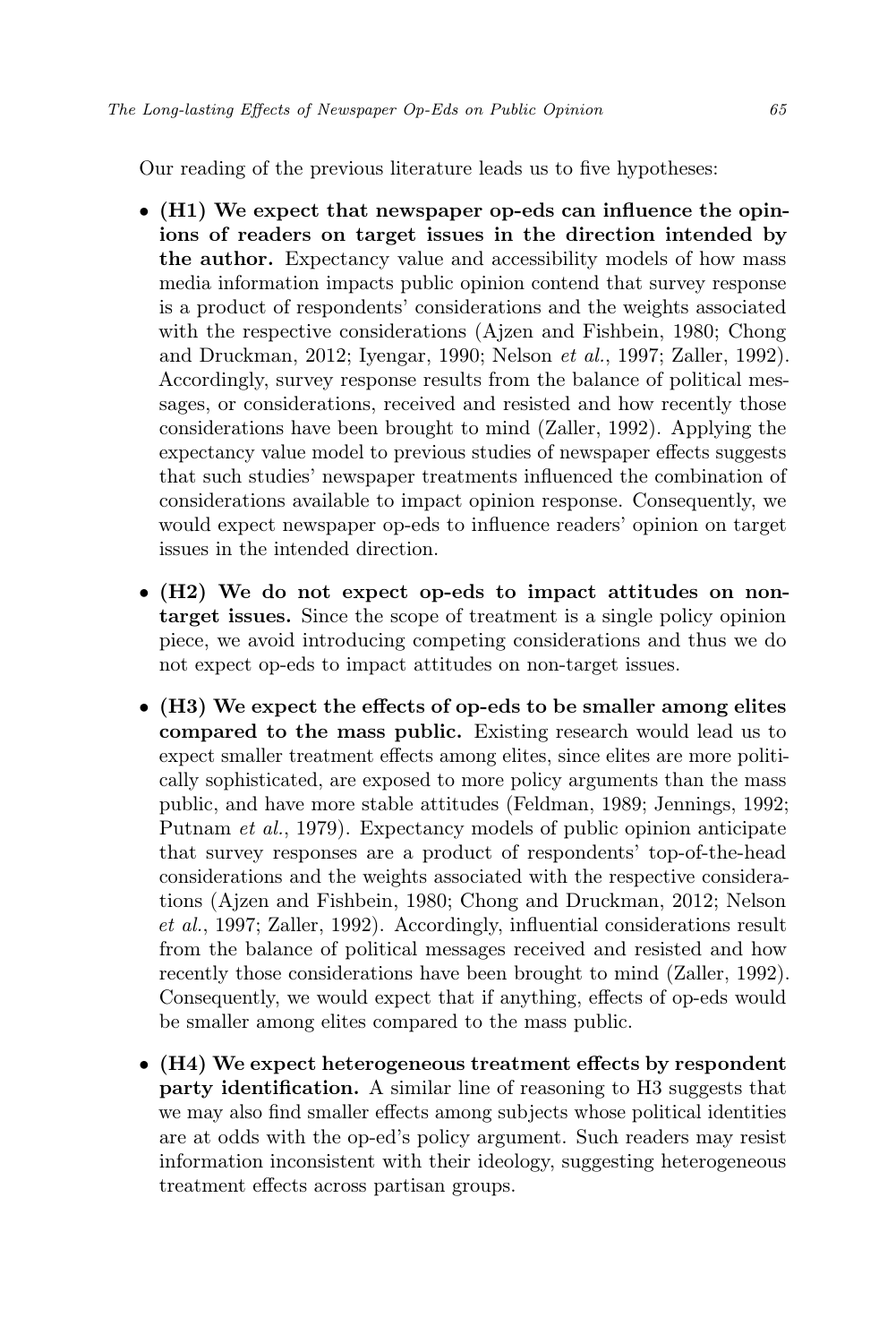• (H5) We expect op-eds to have lasting persuasive effects. Baden and Lecheler (2012) argue that informational treatments should have more enduring effects. Since our treatments are full-length real op-eds, and thus laden with policy-relevant information, we anticipate that treatment effects should persist.

## Study 1: Mechanical Turk

We enrolled 3,567 subjects on Amazon's Mechanical Turk (MTurk) in a three-wave panel survey.<sup>[4](#page-7-0)</sup> Participants were offered \$1.00 for each wave of the survey they completed. In Wave 1, we collected pre-treatment background variables, exposed subjects to one of five treatment op-eds (or nothing), and collected immediate outcomes. Ten days later, we recontacted subjects for Wave 2, in which we collected outcomes a second time. Wave 2 included a cross-cutting distraction experiment (the results of which are detailed in the Appendix) to guard against the possibility that respondents simply remember how they answered the questions last time or that respondents imagined that the researchers were looking for particular answers. Wave 3, conducted 30 days after treatment, collected outcomes a third and final time.

This design is summarized in Table [1.](#page-8-0) We obtained a recontact rate of 84% in Wave 2 and 69% in Wave 3. The treatment does not appear to have influenced whether subjects respond in subsequent waves. Using chi-square tests, we fail to reject the null hypothesis that treatment status and response in follow-up waves are independent (Wave 2:  $p = 0.10$ ; Wave 3:  $p = 0.61$ ).

We analyze our experiment in two main ways. The first simply compares mean outcomes in each treatment group to the control group. This approach has the advantage of making no assumptions about how the op-eds might influence attitudes on non-target issues. The second approach compares mean outcomes in each treatment group to all other treatment conditions, essentially rolling the other treatment groups in with the control subjects. The main advantage of this approach is increased statistical precision, but the interpretation of the resulting estimates can be tricky. If we assume that treatments do not affect attitudes towards non-target issues, then pooling these groups together presents no problem. If treatment can affect non-target issues, then this effect can be interpreted as the effect of treatment in a "noisy" information environment. As shown in Section 2.3, this distinction turns out

<span id="page-7-0"></span><sup>4</sup>Some research conducted on MTurk has been criticized on external validity grounds. While we are sensitive to such concerns, we also note that recent replication efforts (Coppock, 2018; Mullinix et al., 2015) have shown that experimental estimates obtained on Mechanical Turk correspond very closely with those obtained on nationally representative samples. For this reason, we believe that our MTurk sample will provide estimates of the effects of newspapers among the "mass" public to a first approximation.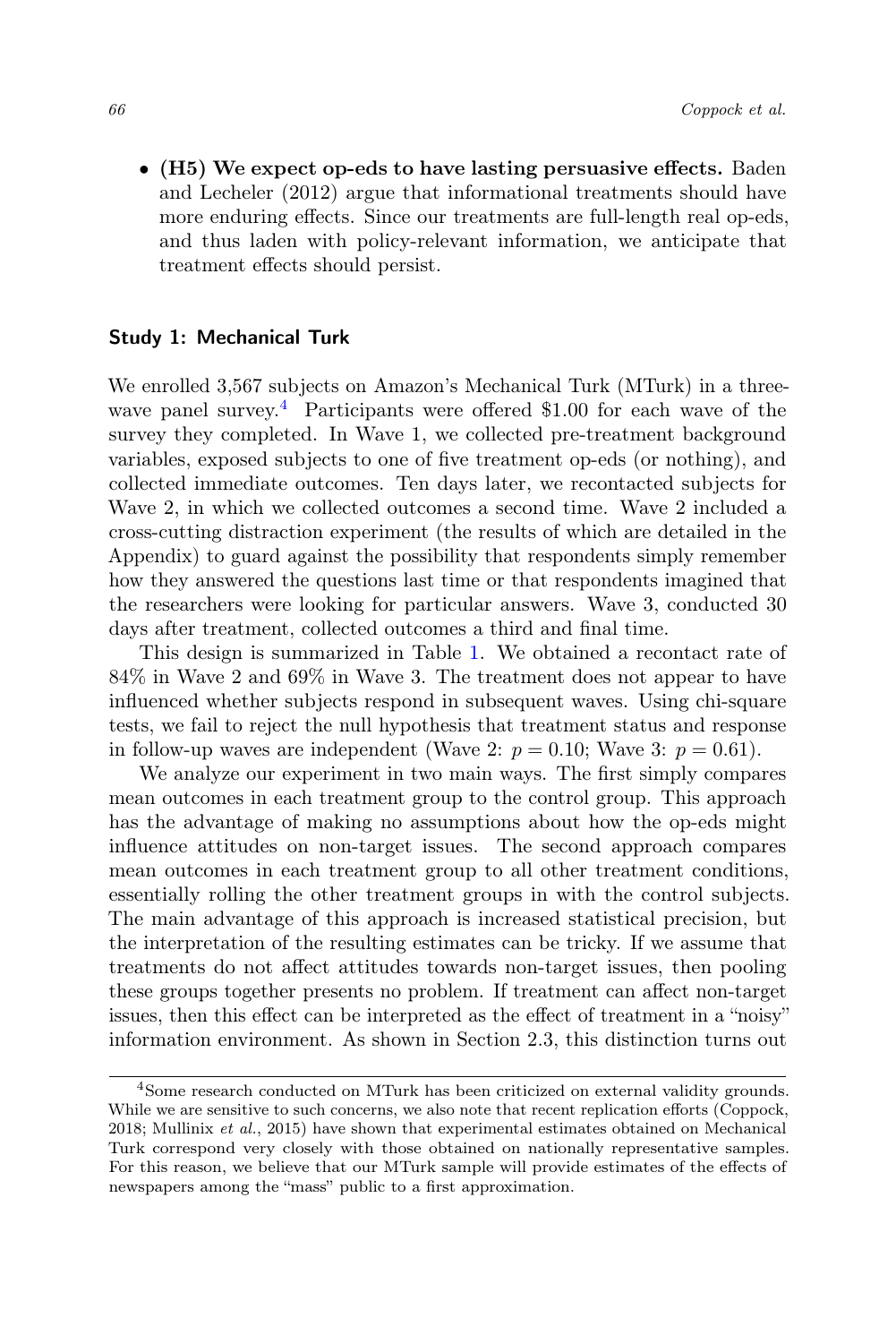<span id="page-8-0"></span>

|                 |     |                        | Treatment condition |      |              |      |               |
|-----------------|-----|------------------------|---------------------|------|--------------|------|---------------|
|                 |     |                        |                     | Flat |              | Wall |               |
| Wave 1          |     | Control Amtrak Climate |                     |      | Tax Veterans |      | Street Totals |
| N               | 622 | 597                    | 570                 | 587  | 592          | 603  | 3571          |
| Wave 2          |     |                        |                     |      |              |      |               |
| Distraction     | 263 | 240                    | 252                 | 243  | 256          | 243  | 1497          |
| No distraction  | 253 | 247                    | 240                 | 243  | 257          | 261  | 1501          |
| Responded       | 516 | 487                    | 492                 | 486  | 513          | 504  | 2998          |
| Did not respond | 106 | 110                    | 78                  | 101  | 79           | 99   | 573           |
| Wave 3          |     |                        |                     |      |              |      |               |
| Responded       | 433 | 412                    | 386                 | 386  | 412          | 422  | 2451          |
| Did not respond | 189 | 185                    | 184                 | 201  | 180          | 181  | 1120          |

Table 1: MTurk experimental design.

not to matter much, either for precision or interpretation: we obtain similar answers using both approaches.

#### Study 1: Treatments

Our treatments consisted of op-eds advocating for libertarian policy positions. Table [2](#page-9-0) presents the op-ed topics, titles, authors, and publication outlets. Cato Institute scholars authored four of the op-eds and a presidential candidate, Sen. Rand Paul (R-KY), authored the fifth op-ed. The op-ed on Amtrak argues that government spends transportation funds inefficiently, using new revenue to build new projects rather than to maintain and repair existing infrastructure, such as old rail lines. The author argues for Amtrak and other infrastructure to be funded through user fees rather than general taxes to ensure money goes toward its intended purpose. The op-ed on climate change suggests that natural causes also contribute toward climate change and that politicians unjustly wield their political power to bully climate scientists who challenge "alarmist claims about the climate." The op-ed on the Department of Veterans Affairs criticizes the mismanagement of the VA and argues to replace the government run veterans health care system with a voucher system in which the government would give money to veterans to purchase private health insurance. The op-ed on Wall Street argues that Wall Street bankers are not all bad and help efficiently allocate investment funds to the companies that need it to produce valued consumer goods. The op-ed on the flat tax suggests that we "blow up the tax code" and adopt a flat tax of roughly 14%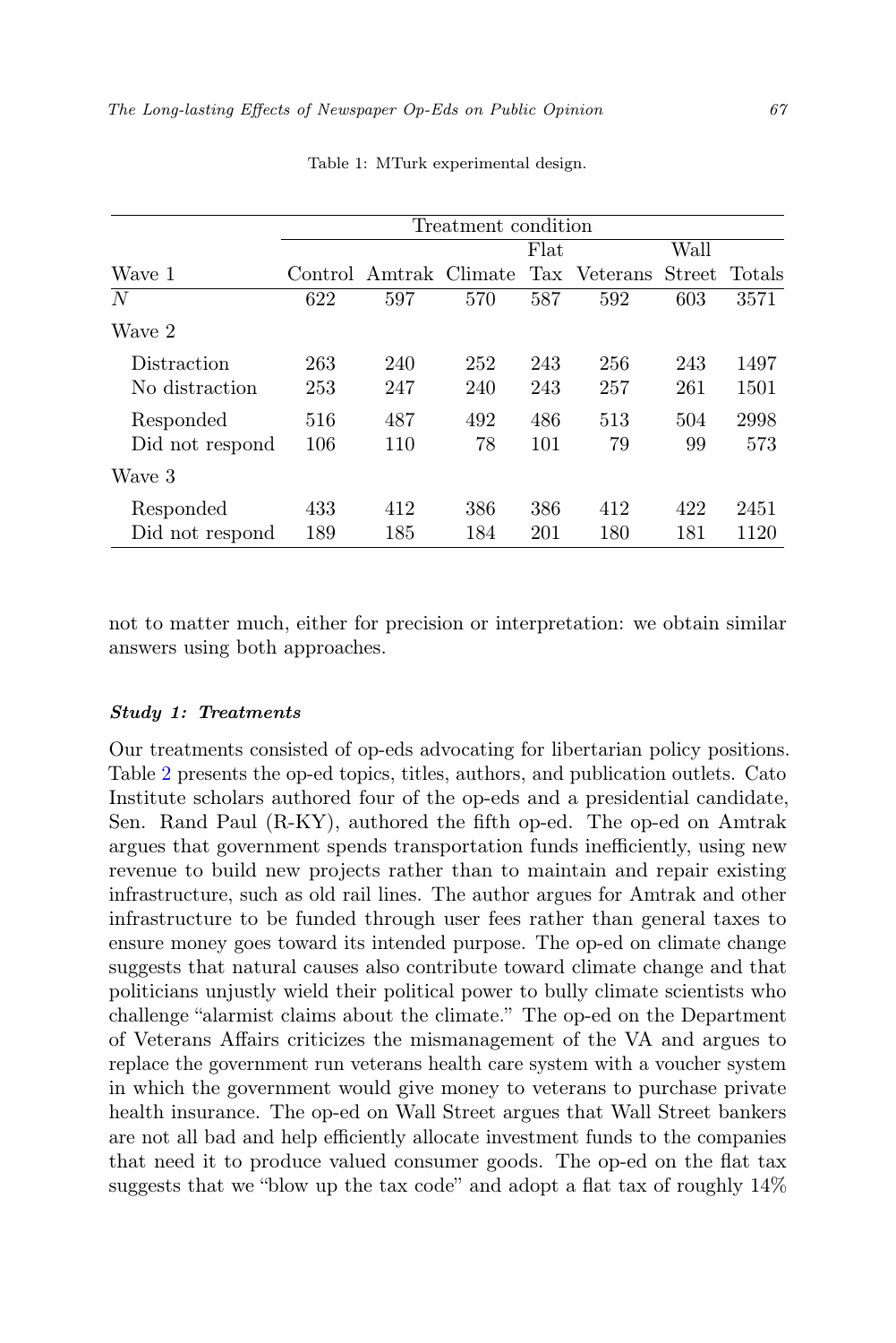<span id="page-9-0"></span>

| Treatment   | Title                                                | Author                                         | Publication                |
|-------------|------------------------------------------------------|------------------------------------------------|----------------------------|
| Amtrak      | The Amtrak Crash: Is<br>More Spending the<br>Answer? | Randal O'Toole                                 | Newsweek                   |
| Climate     | The Political Assault<br>on Climate Skeptics         | Richard S. Lindzen                             | The Wall Street<br>Journal |
| Flat Tax    | Blow Up the Tax<br>Code and Start<br>Over            | Rand Paul                                      | The Wall Street<br>Journal |
| Veterans    | The Other Veterans<br>Scandal                        | Michael F. Cannon<br>and Christopher<br>Preble | The New York<br>Times      |
| Wall Street | Wall Street Offers<br>Very Real Benefits             | Thaya Knight                                   | USA Today                  |

Table 2: Op-ed treatments.

on incomes over \$50,000, arguing that this would help all Americans not just wealthy Americans by eliminating tax loopholes.

To ensure the experience of reading the op-eds was as similar as possible to how respondents would encounter them in print or online, we preserved key visual elements such as the publication masthead logo, title and subtitle typesetting, font, font size and color, and byline with position and affiliation information. We include the full text of the treatments, as they were seen by our subjects, in the Appendix. Our Mechanical Turk subjects spent an average of 2 to 4 minutes reading, depending on the length of the op-ed.

#### Study 1: Outcome Measures

Each of the issue areas addressed by our treatment opinion pieces is complex and multifaceted. In order to measure our subjects' policy attitudes, we endeavored to select questions that were as closely related to the specific arguments made by the op-eds. When possible, we selected standard survey questions to measure relevant attitudes. We chose four or five questions for each issue area. The wording for all dependent variables are given in the Appendix.

We will present the effects of treatment on our dependent variables in three ways. First, in our pre-analysis plan, we selected one question per topic to be the "main" dependent variable. These variables are all 7-point scales, with higher values indicating more libertarian attitudes. Second, we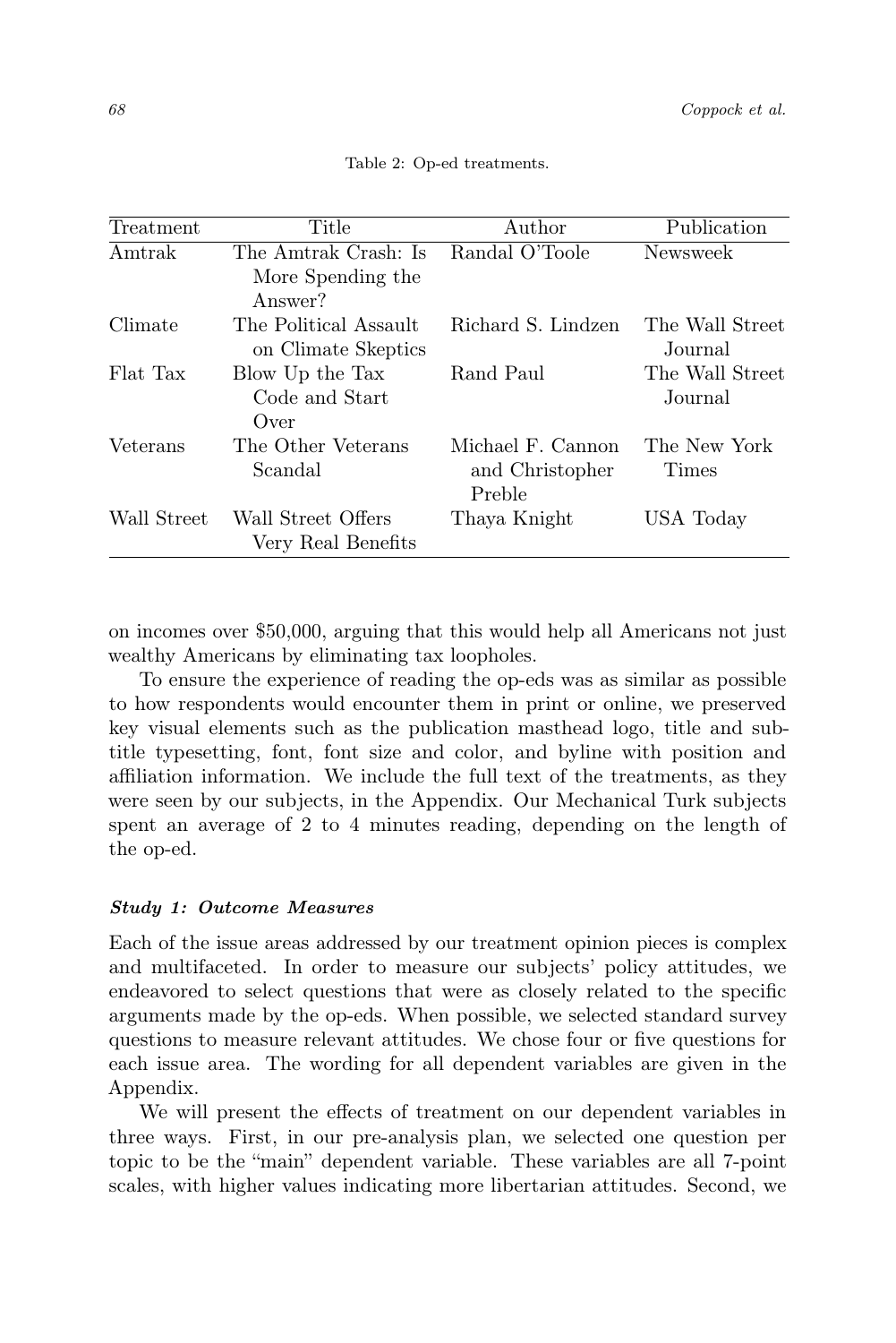constructed composite scales for each attitude, using all of the questions in the corresponding issue area. The scale was constructed by estimating a factor analysis model with two factors each, subjecting the resulting scores to the varimax rotation, and extracting the first dimension. This model was estimated on the control group only. The scores have unit variance in the control group, so any average shift can be interpreted directly in standard deviations. We use the same model to generate scores for the second and third waves, that is, the measurement model does not change over time (or across experiments). Third, we calculate dichotomous "agreement" dependent variables by splitting the composite scale variable at the median in the control group. We will use this variable when discussing the cost per "mind changed" in the section so titled. By construction, exactly 50% of the control group "agrees" with the Op-ed author; we assess the effects of treatment on increasing this agreement score.[5](#page-10-0) We will assess the robustness of this measure by dichotomizing at the 25th and 75th percentiles as well.

The main dependent variables are listed below. In each case, outcomes are coded so that higher values correspond to the predicted direction of the treatment effect due to the corresponding opinion piece.

- Amtrak Main DV: Do you think the government should spend more, less, or about what it does now on transportation and infrastructure? [7-point scale, 1: A lot more to 7: A lot less]
- Climate Main DV: Would you say that climate change is best described as a... [7-point scale, 1: Crisis to 7: Not a problem at all]
- Flat Tax Main DV: Would you favor or oppose changing the federal tax system to a flat tax, where everyone making more than \$50,000 a year pays the same percentage of his or her income in taxes? [7-point scale, 1: Strongly oppose to 7: Strongly favor]
- Veterans Main DV: How much confidence do you have in the Department of Veterans Affairs' ability to care for veterans? [7-point scale, 1: A great deal, 7: None at all]
- Wall Street Main DV: How much confidence do you have in Wall Street bankers and brokers to do the right thing? [7-point scale, 1: None at all, 7: A great deal]

#### Study 1: Results

In this section, we present the immediate effects of treatment on our main dependent variables (Table [3\)](#page-11-0) and composite scale variables (Table [4\)](#page-12-0). For a

<span id="page-10-0"></span><sup>&</sup>lt;sup>5</sup>In this spirit of full disclosure, we note that the "agreement" measurement strategy was not included in the pre-analysis plan.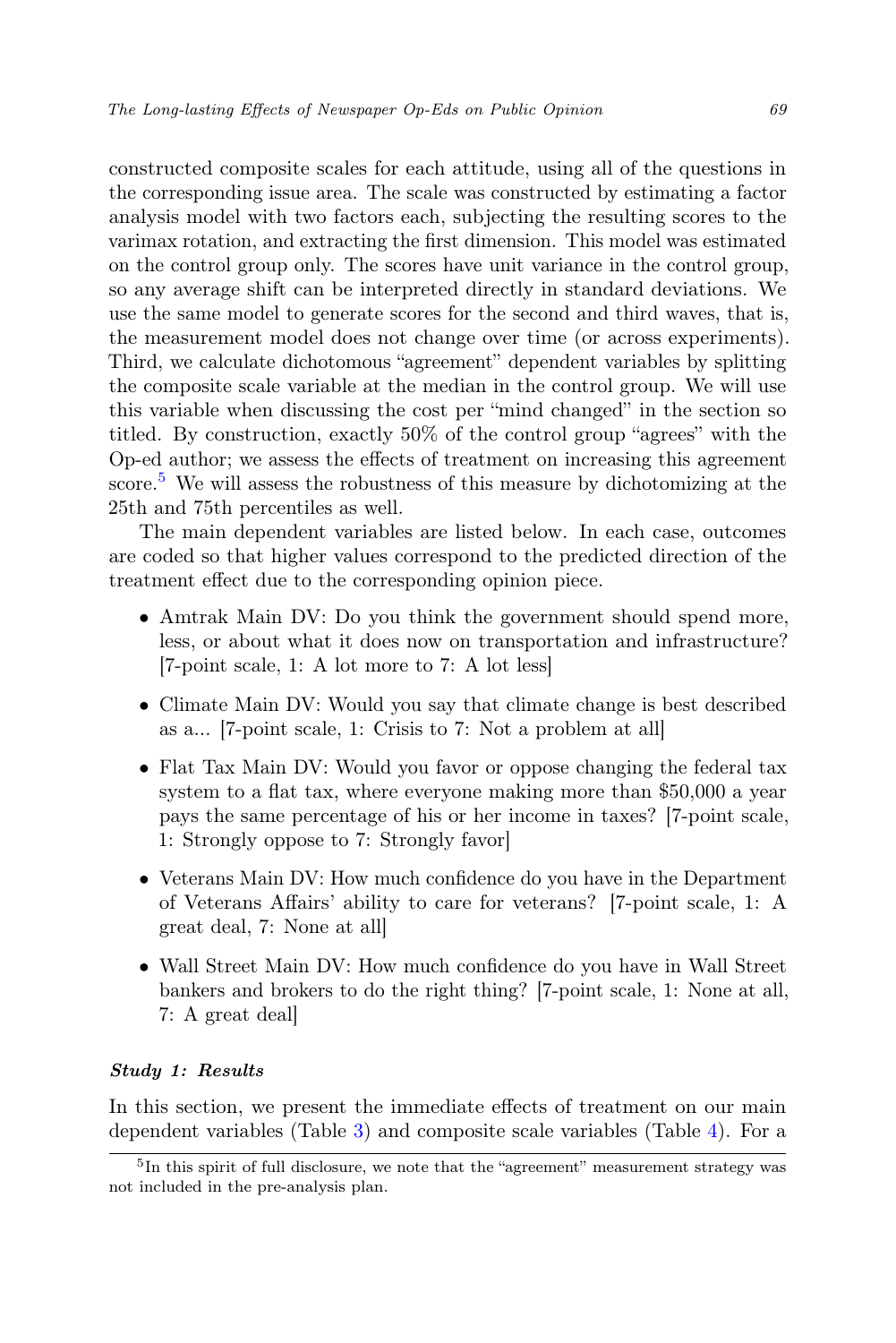|                     |            |            | Flat       |            | Wall       |
|---------------------|------------|------------|------------|------------|------------|
|                     | Amtrak     | Climate    | Tax        | Veterans   | Street     |
| Op-ed: Amtrak       | $0.440***$ | $-0.020$   | 0.056      | $-0.056$   | $-0.035$   |
|                     | (0.085)    | (0.095)    | (0.108)    | (0.082)    | (0.079)    |
| Op-ed: Climate      | 0.054      | $0.427***$ | 0.132      | $-0.009$   | 0.026      |
|                     | (0.079)    | (0.098)    | (0.110)    | (0.082)    | (0.080)    |
| Op-ed: Flat Tax     | $0.195**$  | 0.130      | $0.850***$ | $-0.033$   | $-0.018$   |
|                     | (0.078)    | (0.097)    | (0.109)    | (0.082)    | (0.079)    |
| Op-ed: Veterans     | 0.047      | 0.032      | $-0.106$   | $0.770***$ | $-0.124$   |
|                     | (0.079)    | (0.095)    | (0.110)    | (0.078)    | (0.078)    |
| Op-ed: Wall Street  | 0.038      | 0.079      | 0.151      | $-0.210**$ | $0.915***$ |
|                     | (0.078)    | (0.095)    | (0.107)    | (0.084)    | (0.082)    |
| Constant (Constant) | 2.902      | 2.773      | 3.738      | 4.502      | 2.616      |
|                     | (0.054)    | (0.065)    | (0.076)    | (0.058)    | (0.054)    |
| N                   | 3,571      | 3,571      | 3,571      | 3,571      | 3,571      |
| $R^2$               | 0.012      | 0.008      | 0.026      | 0.048      | 0.061      |

<span id="page-11-0"></span>Table 3: MTurk experiment: Treatment effects on main dependent variables.

 $*_p$  < 0.1;  $*_p$  < 0.05;  $^{***}$   $p$  < 0.01.

Models estimated via OLS. Robust standard errors in parentheses.

visualization of the effects of our treatments on all 21 dependent variables, see the Online Appendix.

All five treatments appear to have had large, robust effects on attitudes, either as measured by the main dependent variables or by the composite scale. Turning first to the main dependent variables, the size of the treatment effects of the op-eds on their target issues varied from 0.427 scale points (on a 1–7 scale) for the climate piece to 0.915 scale points for the Wall Street piece. All five of the effects on their target dependent variables are statistically significant at  $p < 0.001$ . The effects of the op-eds on the non-target issues are all close to zero. Of the 20 treatment effects on non target issues, only two are statistically significant (Flat Tax op-ed on Amtrak outcome and Wall Street op-ed on Veterans outcome).

The treatment effects reported in Table [4](#page-12-0) are in terms of the composite scales, and can be interpreted in standard units. The effect sizes on the target issues are quite large. The smallest is again the effect of the climate op-ed on the climate scale, at 0.276 standard deviations, while the remainder range from about 0.5 to 0.7 standard deviations. By this measure as well, the cross-issue effects are small to non-existent.

In summary, the effects of the newspaper opinion pieces were large, positive, and statistically significant. Our hypothesis H1, that op-eds would affect atti-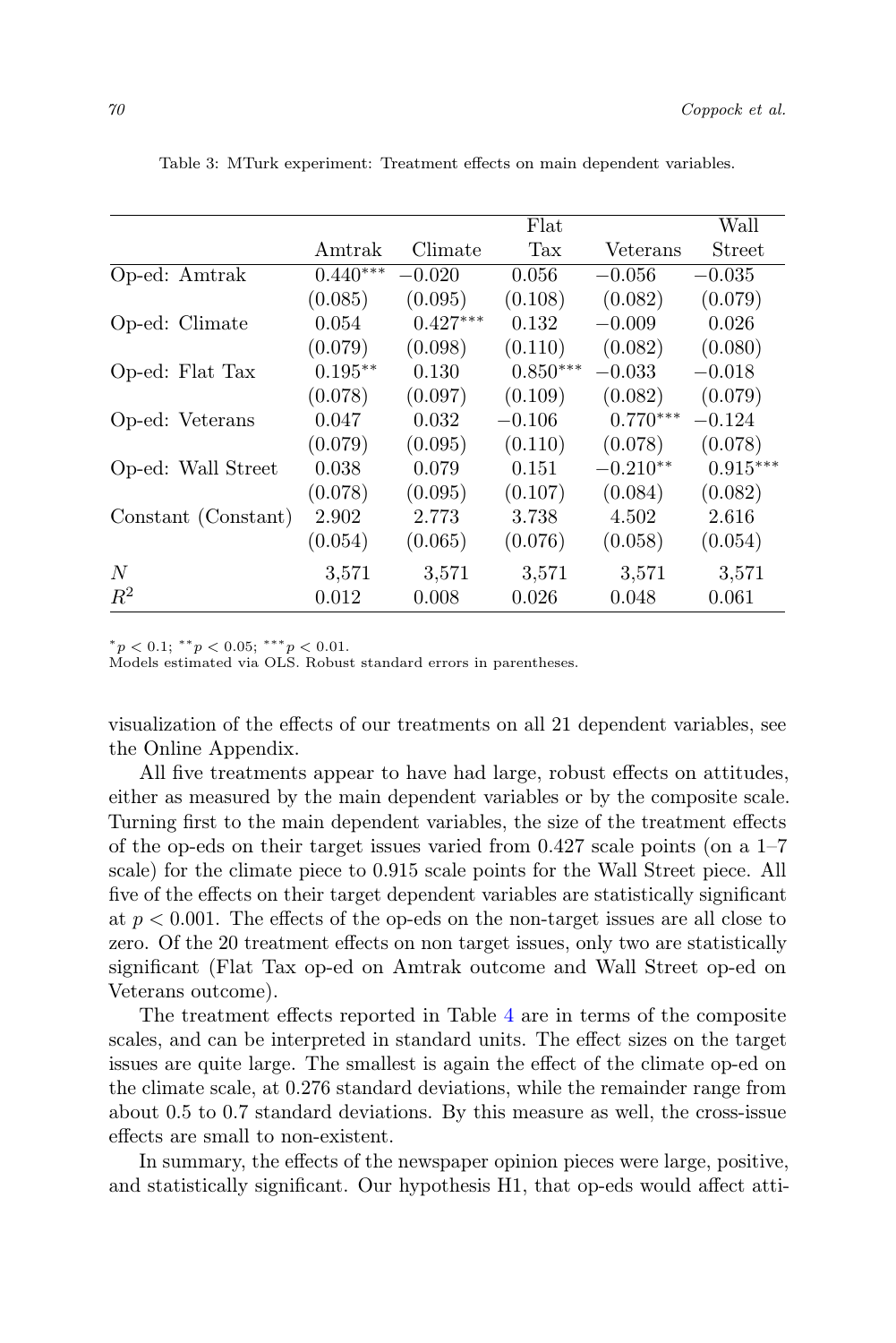|                     |            |            | Flat       |            | Wall       |
|---------------------|------------|------------|------------|------------|------------|
|                     | Amtrak     | Climate    | Tax        | Veterans   | Street     |
| Op-ed: Amtrak       | $0.501***$ | 0.018      | 0.005      | 0.051      | $-0.034$   |
|                     | (0.059)    | (0.056)    | (0.056)    | (0.056)    | (0.054)    |
| Op-ed: Climate      | 0.078      | $0.276***$ | 0.045      | $-0.007$   | 0.008      |
|                     | (0.056)    | (0.057)    | (0.057)    | (0.056)    | (0.055)    |
| Op-ed: Flat Tax     | 0.080      | $0.110**$  | $0.488***$ | 0.048      | $-0.023$   |
|                     | (0.055)    | (0.056)    | (0.060)    | (0.056)    | (0.056)    |
| Op-ed: Veterans     | 0.044      | 0.003      | $-0.026$   | $0.646***$ | $-0.090*$  |
|                     | (0.058)    | (0.057)    | (0.057)    | (0.054)    | (0.054)    |
| Op-ed: Wall Street  | 0.055      | 0.067      | $0.097*$   | $-0.113**$ | $0.698***$ |
|                     | (0.055)    | (0.057)    | (0.057)    | (0.057)    | (0.056)    |
| Constant (Constant) | $-0.125$   | $-0.079$   | $-0.101$   | $-0.103$   | $-0.096$   |
|                     | (0.039)    | (0.039)    | (0.039)    | (0.040)    | (0.038)    |
| N                   | 3,571      | 3,571      | 3,571      | 3,571      | 3,571      |
| $R^2$               | 0.029      | 0.009      | 0.030      | 0.063      | 0.076      |

<span id="page-12-0"></span>Table 4: MTurk experiment: Treatment effects on composite scale dependent variables.

 $*_p$  < 0.1;  $*_p$  < 0.05;  $^{***}$   $p$  < 0.01.

Models estimated via OLS. Robust standard errors in parentheses.

tudes on target issues, is strongly supported in the MTurk sample. Hypothesis H2, that the op-eds would not move attitudes on non-target issues, was also strongly supported.

#### Study 2: Elites

In order to explore whether the results from the Mechanical Turk study would generalize to the other presumed target of op-eds in national newspapers, we conducted a nearly identical study among individuals one might characterize as "elite." We began with a database of 32,498 email addresses of individuals that we considered, broadly, to be political or policy professionals. Our list included journalists, op-ed editors, television news producers, and other media professionals; think tank scholars, law professors, and other policyfocused academics; trade association, advocacy, and other government affairs professionals; Congressional legislative staffers in the U.S. House and Senate; state legislative policymakers and their staff; and, Wall Street traders, bankers, analysts, and other financial professionals. We did not offer these subjects any incentives for participation because we were cautioned that many government officials are specifically prohibited from accepting "gifts" of any kind.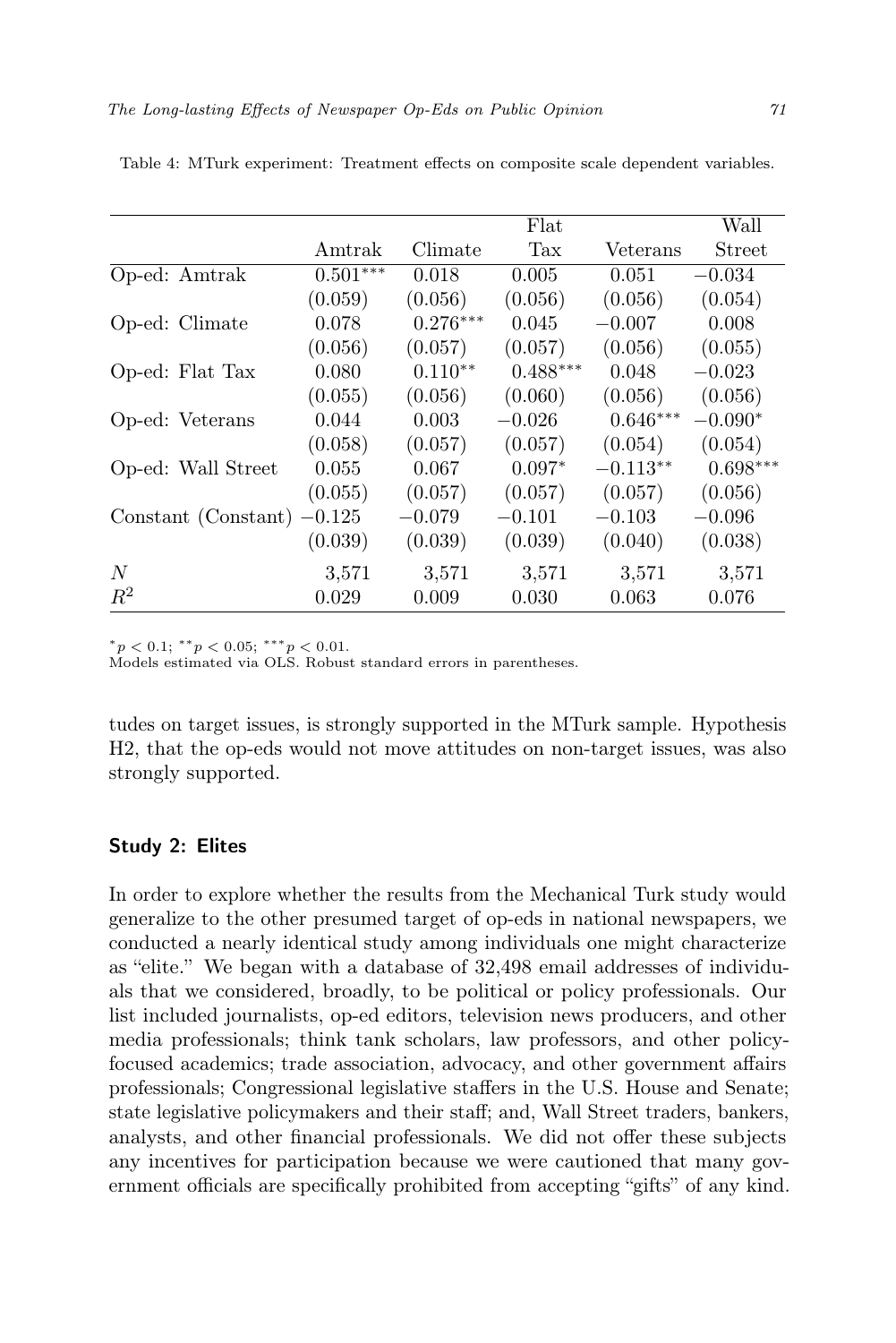<span id="page-13-0"></span>

|                 |         | Treatment condition |      |          |               |        |
|-----------------|---------|---------------------|------|----------|---------------|--------|
|                 |         |                     | Flat |          | Wall          |        |
| Wave 1          | Control | Amtrak              | Tax  | Veterans | <b>Street</b> | Totals |
| N               | 448     | 407                 | 463  | 438      | 425           | 2181   |
| Distraction     | 139     | 135                 | 126  | 132      | 138           | 670    |
| No distraction  | 141     | 126                 | 141  | 148      | 132           | 688    |
| Responded       | 280     | 261                 | 267  | 280      | 270           | 1358   |
| Did not respond | 168     | 146                 | 196  | 158      | 155           | 823    |

Table 5: Elite experimental design.

We assured all subjects that their answers would be kept fully anonymous. The experimental treatments and outcome measures were identical to the Mechanical Turk study, but we dropped the "climate" treatment arm because we anticipated that our final sample would be too small to support the full six-arm design.

We invited these elite subjects to participate in our study by first sending a pre-invitation email indicating that we would be sending a survey link in a few days. We sent this link and two reminders to those who had not yet responded. This procedure yielded 2,169 subjects who completed our survey. As in the MTurk study, we asked subjects to participate in a follow-up survey after 10 days; after two reminders, we obtained 1,349 complete responses. Table [5](#page-13-0) displays the experimental design as well as the number of subjects in each arm that we were able to recontact.<sup>[6](#page-13-1)</sup>

The resulting sample is by no means a probability sample of all "elites" in the United States. First, there exists no commonly accepted definition of elite, nor does there exist a list of such elites from which to draw a representative sample. Second, many subjects declined to participate because they "don't take political surveys" or were "too busy." We heard from many journalists in particular who reported that they were not permitted by their employers to take surveys. Our elite subjects, like our MTurk subjects, constitute a convenience sample.

The elites differ in substantively important ways from the Mechanical Turk sample. They are older, whiter, more male, better educated, and hold stronger partisan attachments.<sup>[7](#page-13-2)</sup> On average, our elite sample spent  $25-45$  seconds less

<span id="page-13-1"></span><sup>6</sup>See the Appendix for a demonstration that attrition was unrelated to treatment assignment and for a description of our elite sample by sector.

<span id="page-13-2"></span><sup>7</sup>These differences are all highly statistically significant, as determined by chi-square tests. See the Appendix for a complete demographic breakdown of both samples.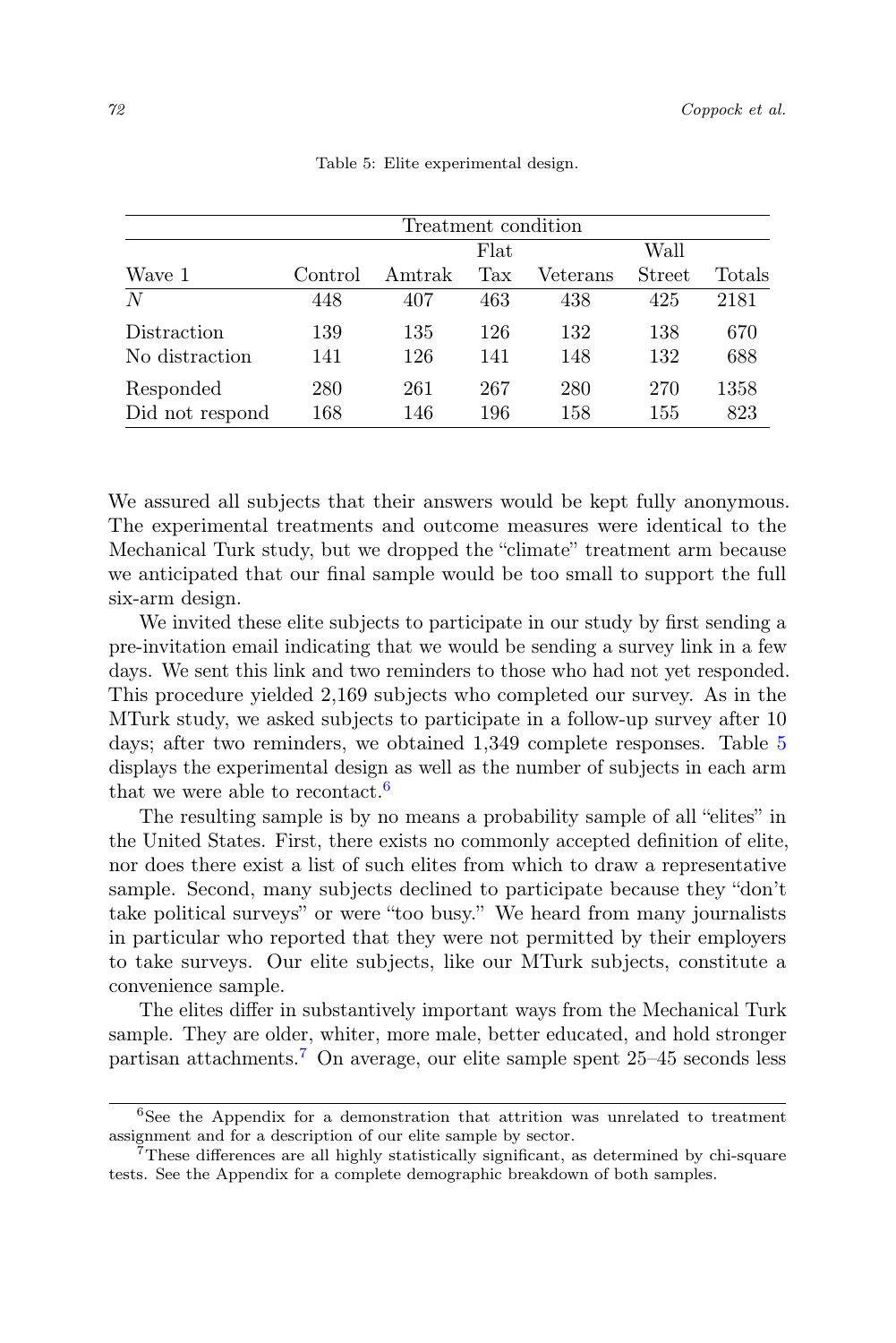|                     | Amtrak     | Flat Tax   | Veterans | Wall Street |
|---------------------|------------|------------|----------|-------------|
| Op-ed: Amtrak       | $0.438***$ | $-0.094$   | 0.069    | 0.071       |
|                     | (0.110)    | (0.150)    | (0.093)  | (0.103)     |
| Op-ed: Flat Tax     | $-0.023$   | $0.411***$ | $-0.060$ | $-0.004$    |
|                     | (0.101)    | (0.144)    | (0.091)  | (0.101)     |
| Op-ed: Veterans     | $-0.004$   | $-0.156$   | 0.045    | 0.119       |
|                     | (0.103)    | (0.147)    | (0.091)  | (0.101)     |
| Op-ed: Wall Street  | 0.042      | 0.067      | $-0.055$ | $0.791***$  |
|                     | (0.109)    | (0.148)    | (0.093)  | (0.105)     |
| Constant (Constant) | 2.304      | 3.578      | 4.585    | 2.926       |
|                     | (0.073)    | (0.103)    | (0.064)  | (0.071)     |
| N                   | 2,181      | 2,181      | 2,181    | 2,181       |
| $R^2$               | 0.012      | 0.008      | 0.001    | 0.037       |

<span id="page-14-0"></span>Table 6: Elite experiment: Treatment effects on main dependent variables.

 $*_p$  < 0.1;  $^{**}p$  < 0.05;  $^{***}p$  < 0.01.

Models estimated via OLS. Robust standard errors in parentheses.

time reading our treatment articles than the MTurk sample.

#### Study 2: Results

In this section, we present the immediate effect of treatment on our main dependent variables (Table [6\)](#page-14-0) and composite scale variables (Table [7\)](#page-15-0). As expected, we find moderately large, statistically significant effects of our treatments on policy attitudes for each of the four policy op-eds among our elite sample. Turning first to main dependent variables, we found statistically significant treatment effects for three of the four treatments (Amtrak, Flat Tax, Wall Street) at  $p < 0.001$ , but did not for the Veterans op-ed treatment. The size of the treatment effects of the op-eds on their target issues ranged from 0.411 scale points (on a 1–7 scale) for the Flat Tax treatment to 0.791 scale points for the Wall Street op-ed. We find no evidence of cross-issue effects of the treatments on non-target issues for the main dependent variables.

Table [7](#page-15-0) presents the treatment effects in terms of the standardized composite issue scales. We find statistically significant treatment effects for three of the four treatments (Amtrak and Wall Street at  $p < 0.001$ ; Veterans at  $p < 0.05$ ), but did not for the Flat Tax treatment. Thus, we find significant treatment effects for the Flat Tax op-ed using the main dependent variable but not the composite scale variable, and the reverse is true for the Veterans Affairs op-ed. For a visualization of the effects of our treatments on all 16 dependent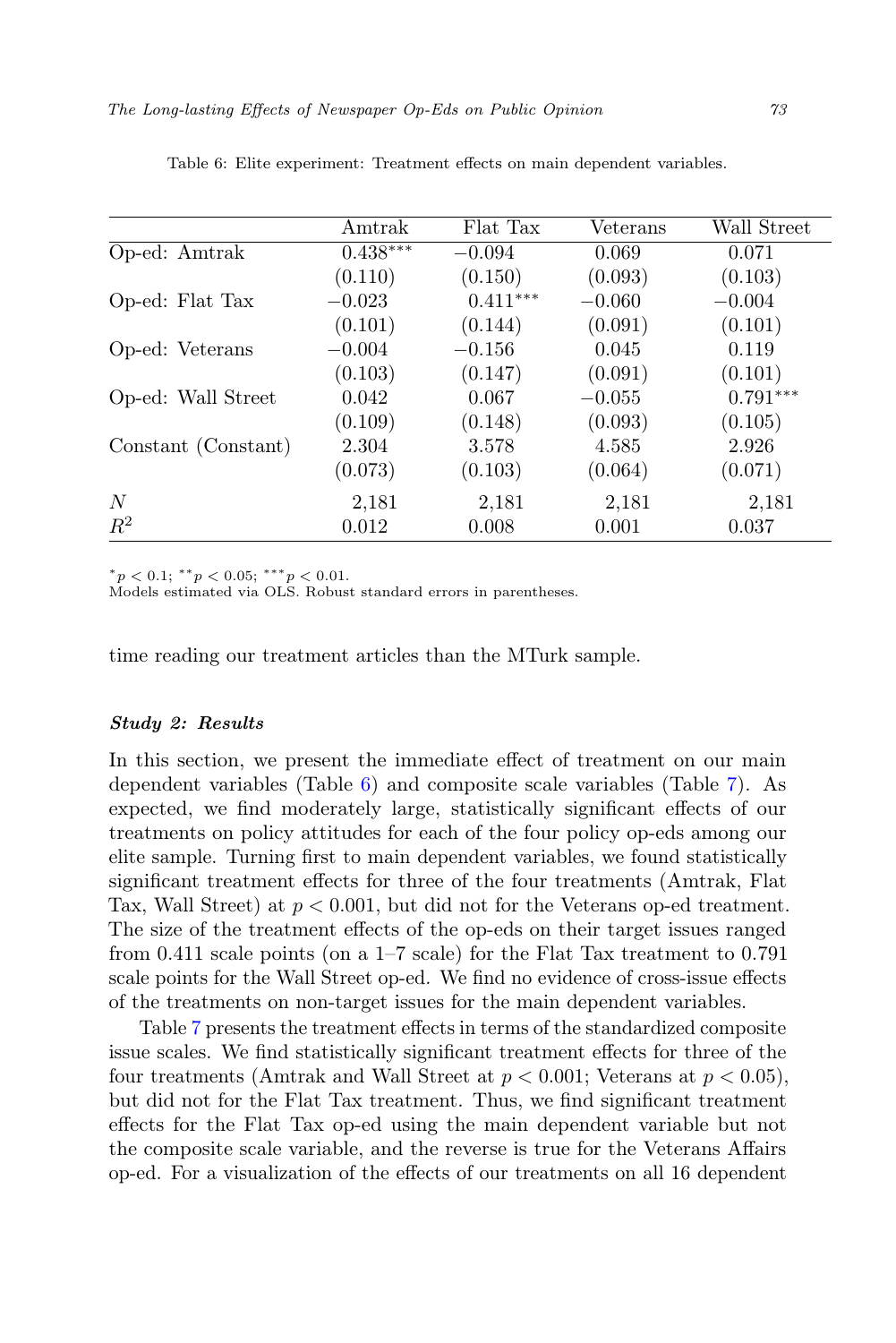|                     | Amtrak     | Flat Tax | Veterans  | Wall Street |
|---------------------|------------|----------|-----------|-------------|
| Op-ed: Amtrak       | $0.303***$ | $-0.014$ | $0.131**$ | 0.010       |
|                     | (0.073)    | (0.070)  | (0.065)   | (0.063)     |
| Op-ed: Flat Tax     | $-0.084$   | 0.104    | $-0.0005$ | $-0.039$    |
|                     | (0.067)    | (0.070)  | (0.062)   | (0.062)     |
| Op-ed: Veterans     | $-0.041$   | $-0.044$ | $0.153**$ | 0.066       |
|                     | (0.069)    | (0.070)  | (0.063)   | (0.063)     |
| Op-ed: Wall Street  | $-0.021$   | 0.077    | $-0.032$  | $0.571***$  |
|                     | (0.071)    | (0.069)  | (0.064)   | (0.060)     |
| Constant (Constant) | 0.012      | 0.002    | $-0.043$  | $-0.123$    |
|                     | (0.048)    | (0.049)  | (0.044)   | (0.044)     |
| N                   | 2,181      | 2,181    | 2,181     | 2,181       |
| $R^2$               | 0.016      | 0.003    | 0.006     | 0.057       |

<span id="page-15-0"></span>Table 7: Elite experiment: Treatment effects on composite scale dependent variables.

 $*_p$  < 0.1;  $^{**}p$  < 0.05;  $^{***}p$  < 0.01.

Models estimated via OLS. Robust standard errors in parentheses.

variables, see the Online Appendix. The treatment effect sizes on their target issues range from 0.104 for the Flat Tax treatment to 0.571 for the Wall Street treatment. The effects of the op-eds on non-target issues are all close to zero. Of the 16 treatment effects on non-target issues, only one is statistically significant (Amtrak op-ed on Veterans outcome).

The elite experiment shows that even individuals with presumably wellformed and consistent opinion about politics can nevertheless change their minds in response to fact-based, reasoned arguments. Hypotheses H1 and H2 are supported in the elite sample as well.

## Studies 1 & 2: Heterogeneous Effects by Experimental Sample

Our hypothesis H3 posited that while we predicted that op-eds would sway the opinions of both elite and mass subjects, the treatment effects would be smaller for the elite sample. Table [8](#page-16-0) provides some evidence in support of that claim. The difference between the effects obtained on MTurk and the elite sample are represented by the interaction terms. On each of the target dependent variables, the treatment effect for elites was smaller. For example, the effect of the Amtrak op-ed on the Amtrak composite scale dependent variable was 0.198 scale points smaller for elites. This difference is statistically significant, as it is for the effects of the Flat Tax and Veterans treatments on their target outcomes. While the interaction is negative for the effect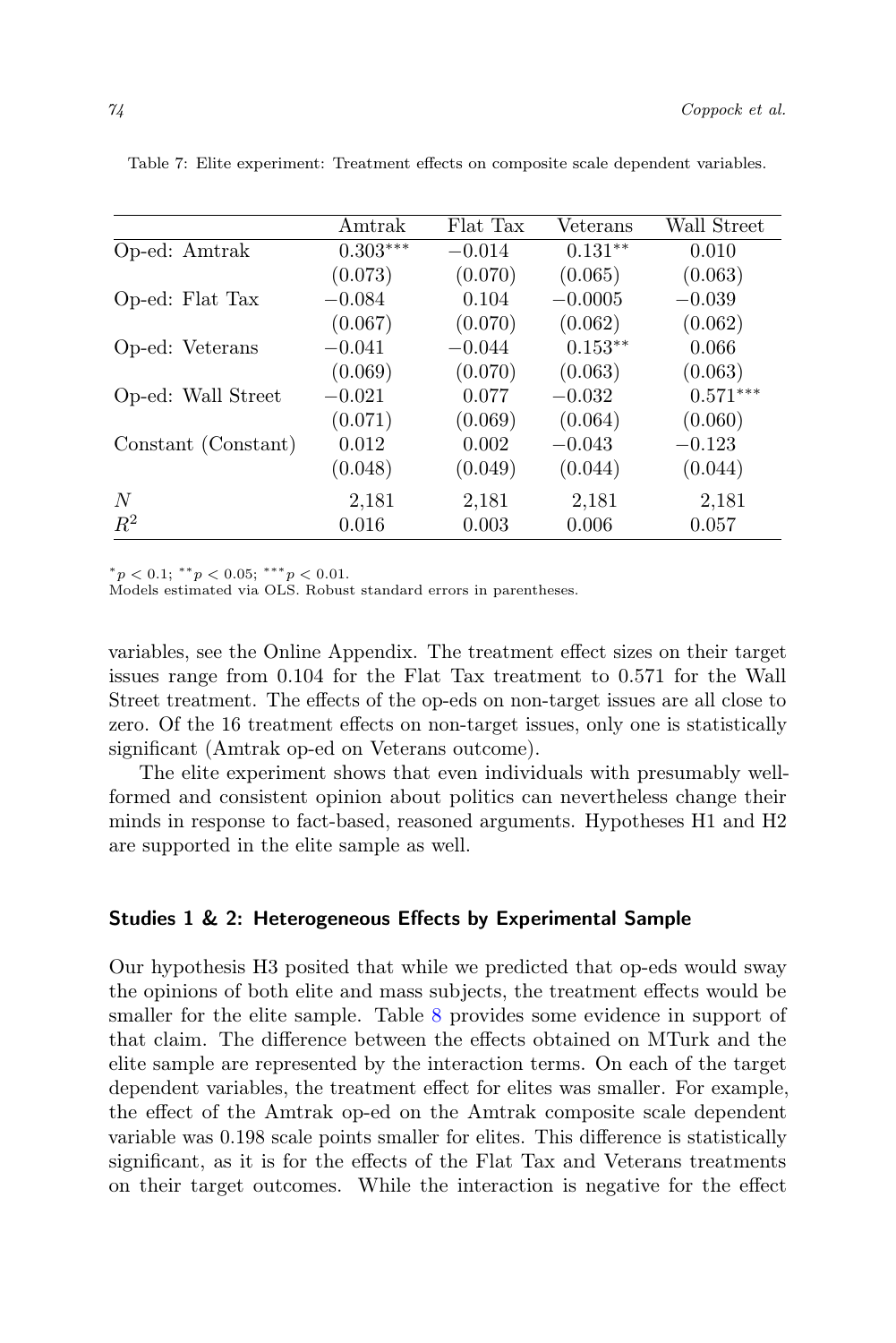|                     | Amtrak     | Flat Tax    | Veterans    | Wall Street |
|---------------------|------------|-------------|-------------|-------------|
| Op-ed: Amtrak       | $0.501***$ | 0.005       | 0.051       | $-0.034$    |
|                     | (0.059)    | (0.056)     | (0.056)     | (0.054)     |
| Op-ed: Flat Tax     | 0.080      | $0.488***$  | 0.048       | $-0.023$    |
|                     | (0.055)    | (0.060)     | (0.056)     | (0.056)     |
| Op-ed: Veterans     | 0.044      | $-0.026$    | $0.646***$  | $-0.090*$   |
|                     | (0.058)    | (0.057)     | (0.054)     | (0.054)     |
| Op-ed: Wall Street  | 0.055      | $0.097*$    | $-0.113**$  | $0.698***$  |
|                     | (0.055)    | (0.057)     | (0.057)     | (0.056)     |
| Elite Experiment    | $0.137**$  | 0.103       | 0.060       | $-0.027$    |
|                     | (0.062)    | (0.063)     | (0.059)     | (0.058)     |
| Elite X Amtrak      | $-0.198**$ | $-0.018$    | 0.080       | 0.044       |
|                     | (0.094)    | (0.090)     | (0.086)     | (0.083)     |
| Elite X Flat Tax    | $-0.164*$  | $-0.384***$ | $-0.048$    | $-0.016$    |
|                     | (0.087)    | (0.092)     | (0.084)     | (0.083)     |
| Elite X Veterans    | $-0.085$   | $-0.019$    | $-0.493***$ | $0.156*$    |
|                     | (0.090)    | (0.090)     | (0.083)     | (0.083)     |
| Elite X Wall Street | $-0.076$   | $-0.020$    | 0.081       | $-0.127$    |
|                     | (0.090)    | (0.089)     | (0.086)     | (0.082)     |
| Constant (Constant) | $-0.125$   | $-0.101$    | $-0.103$    | $-0.096$    |
|                     | (0.039)    | (0.039)     | (0.040)     | (0.038)     |
| N                   | 5,182      | 5,182       | 5,182       | 5,182       |
| $R^2$               | 0.026      | 0.021       | 0.045       | 0.076       |

<span id="page-16-0"></span>Table 8: Comparison of treatment effects on composite scale dependent variables.

\* $p < 0.1$ ; \*\* $p < 0.05$ ; \*\*\* $p < 0.01$ .<br>Models estimated via OLS. Robust standard errors in parentheses.

of the Wall Street op-ed on its target dependent variable, the difference is not statistically significant. This provides an indication that on some issues, elites are more resistant to accepting considerations that run contrary to their existing views, comporting with hypothesis H3. Nevertheless, we still find moderately large treatment effects on policy attitudes, indicating that even elites are persuaded by newspaper op-eds, albeit to a lesser degree.

## Studies 1 & 2: Heterogeneous Effects by Partisanship

In the previous section, we explore treatment effect heterogeneity across our experimental samples to see if elites and members of the mass public process our treatments differently. In this section, we consider another di-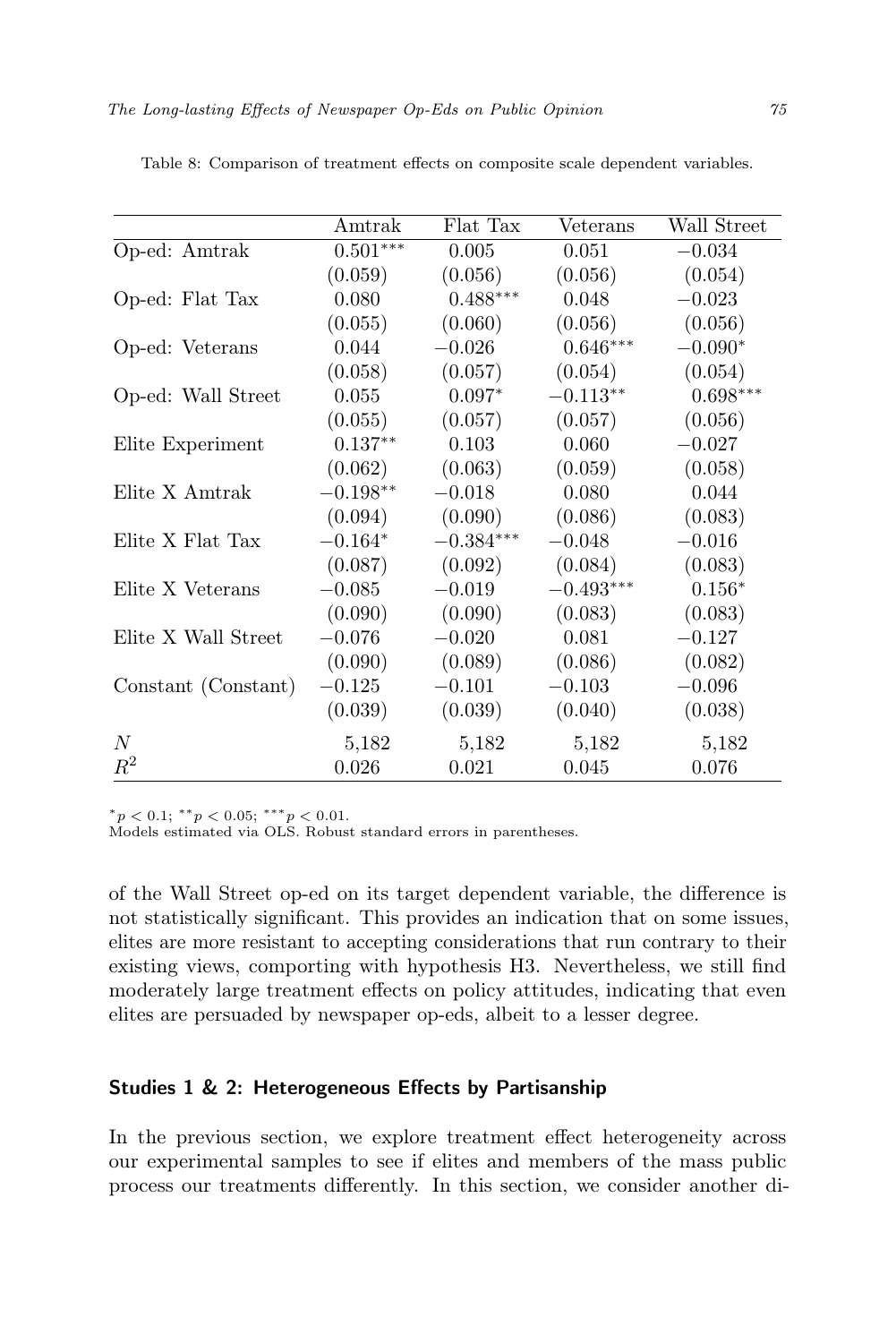<span id="page-17-1"></span>

Figure 1: Effects of treatment, by party and experimental sample.

mension along which treatment effects might vary: partisanship. Because our treatments were all from libertarian sources, one might expect Republicans, Democrats, and Independents to respond differently to the treatments. Hypothesis H4 held that if anything, Democrats should experience lower treatment effects<sup>[8](#page-17-0)</sup>

<span id="page-17-0"></span><sup>8</sup>We pre-registered a heterogeneous effects analysis using a machine-learning method (Bayesian additive regression trees). This method, while excellent for exploratory analysis of heterogeneous effects (Green and Kern, 2012), can sometimes obscure relatively straightforward questions such as whether effects differ by a particular subject characteristic. We opt instead to present a heterogeneous effects analysis by partisanship because of the clear relevance of respondents' partisanship to their political views.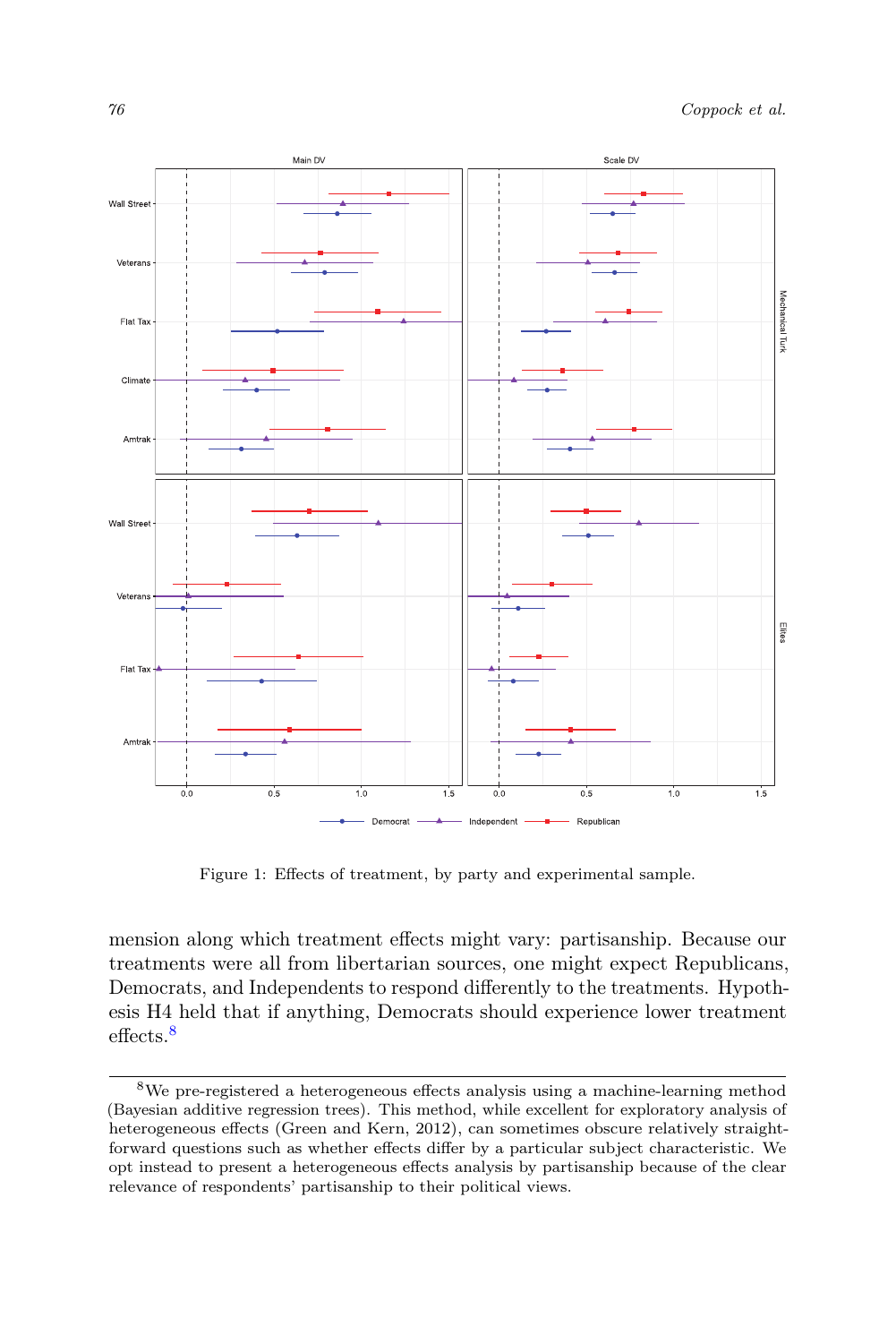|             |         | Mechanical Turk | Elites  |          |  |
|-------------|---------|-----------------|---------|----------|--|
|             | Main DV | Scale DV        | Main DV | Scale DV |  |
| Amtrak      | 0.045   | 0.029           | 0.436   | 0.342    |  |
| Climate     | 0.845   | 0.243           |         |          |  |
| Flat Tax    | 0.009   | 0.001           | 0.146   | 0.293    |  |
| Veterans    | 0.878   | 0.562           | 0.434   | 0.291    |  |
| Wall Street | 0.310   | 0.371           | 0.316   | 0.265    |  |

<span id="page-18-0"></span>Table 9: Joint tests of treatment effect heterogeneity by partisanship.

Entries are  $p$ -values from  $F$  tests in which the null hypothesis is that the average treatment effects for Democrats, Independents, and Republicans are equal.

Figure [1](#page-17-1) provides some evidence in support of this expectation. Some cases of treatment effect moderation are clear cut: in the Mechanical Turk sample, the effect of the Flat Tax treatment is larger among Republicans than it is among Democrats. Other cases are murkier. We can overcome some of the noise inherent in our estimates by averaging across treatments. The precision weighted average of the treatment effects on the Main DVs for is  $0.58$  (SE  $=$ 0.05) among Democrats on MTurk and 0.88 ( $SE = 0.08$ ) among Republicans. The standard error of this 0.3 point difference is 0.09, indicating that the difference-in-difference is statistically significant. On average, Republicans experience higher treatment effects than Democrats.

That being said, we wish to be careful not to overstate the extent to which partisans respond differently to treatment. On the whole, subjects in all three subgroups update their attitudes by moderate amounts in response to the op-eds. Table [9](#page-18-0) presents the results of a formal statistical test of the null hypothesis that the treatment effects among Republicans, Democrats, and Independents are equal. With the exceptions of the Amtrak and Flat Tax treatments in the Mechanical Turk sample, we fail to reject this null: treatment effects do not appear to vary dramatically by partisanship.

## Studies 1 & 2: Long Term Effects

Next we measure the persistence of newspaper op-eds' persuasive effects. As Gerber *et al.* (2011) point out, large treatment effects followed by steep decay undermine the idea that op-eds are actually changing minds, but rather making particular considerations more accessible when taking the survey. However, if newspaper op-eds have a persuasive effect lasting over several weeks time this would be suggestive of some degree of underlying attitudinal change (Coppock, 2016).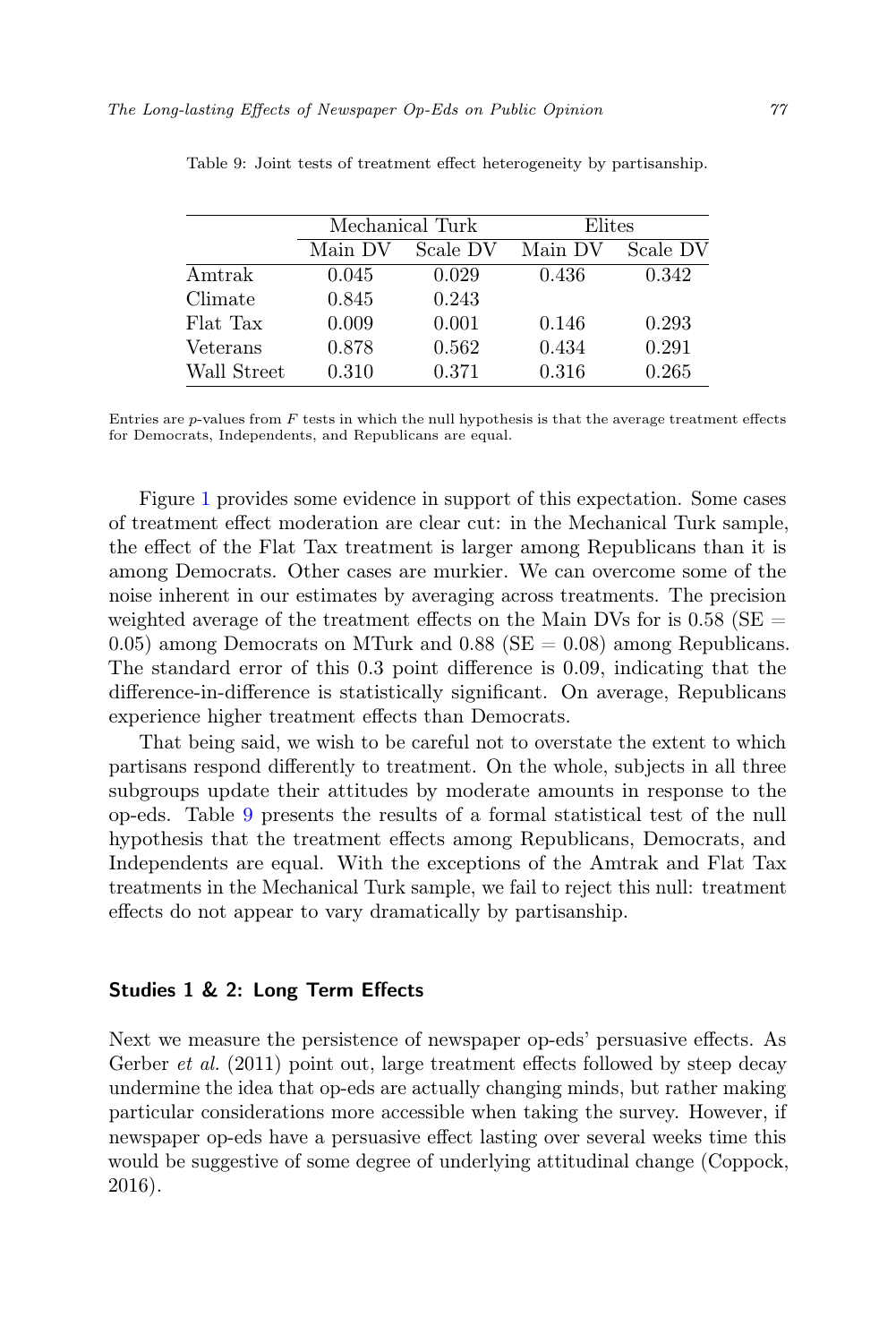To measure the lasting effects of newspaper op-ends, we measured outcomes at two additional waves, after 10 days and again at 30 days, allowing us to estimate the persistence of the treatment effects caused by our op-eds, over time.[9](#page-19-0) Respondents were not shown the op-ed again, but instead were only presented with the survey of policy questions. An added benefit of the subsequent waves is to separate treatment from outcome measurement. Thus, respondents taking the survey in Wave 2 and Wave 3 were responding to opinion questions only, and had not been immediately primed to consider arguments prior to taking the surveys.

Figure [2](#page-20-0) shows our results. Each facet groups together the effects of the treatments by outcome. Time in days since treatment is plotted on the horizontal axis and the average level of the composite scale by treatment groups is plotted on the vertical axis. At time zero, the large, robust effects of treatment can be easily discerned by comparing the outcomes of the target issue treatment group to all other conditions. The separation between the target issue treatment group and the other groups persists overtime. While the treatment effects are indeed smaller (approximately 50% the original magnitudes in each case), they remain statistically significant in most cases. These data support our hypothesis H5, that treatment effects would persist over time.

On Mechanical Turk, we measured outcomes at three points in time. We were surprised by the "hockey stick" pattern of results. We had expected that the 30-day results would be diminished relative to the 10-day results just as the [10](#page-19-1)-day results were diminished relative to the immediate results.<sup>10</sup> However, we do not observe much decay at all after the initial decline. This phenomenon requires much further study, but an initial explanation of this pattern might be that immediate effects are a combination of two factors: information and priming. The priming effects fade, but the information effects persist.

## Cost Per Mind Changed

In the previous sections, we demonstrated that op-eds have large, long lasting effects on attitudes among both elites and members of the mass public. We now turn to a brief discussion of the cost-effectiveness of op-eds. Analogous to calculations of the cost per vote of get-out-the-vote experiments, we consider the cost per mind changed of newspaper op-eds.

We calculate the cost per mind changed using Equation  $(1)$ . It has three arguments, the cost of producing an op-ed, the number of people who read it,

<span id="page-19-0"></span> $9$ We restrict our attention to subjects who responded in all waves. We rely on an assumption that these subjects are "always-reporters," or that whether or not they respond is unrelated to their treatment status.

<span id="page-19-1"></span><sup>&</sup>lt;sup>10</sup>In the Appendix, we provide evidence that Democrats, Republicans, and Independents appear to experience a similar patterns of decay.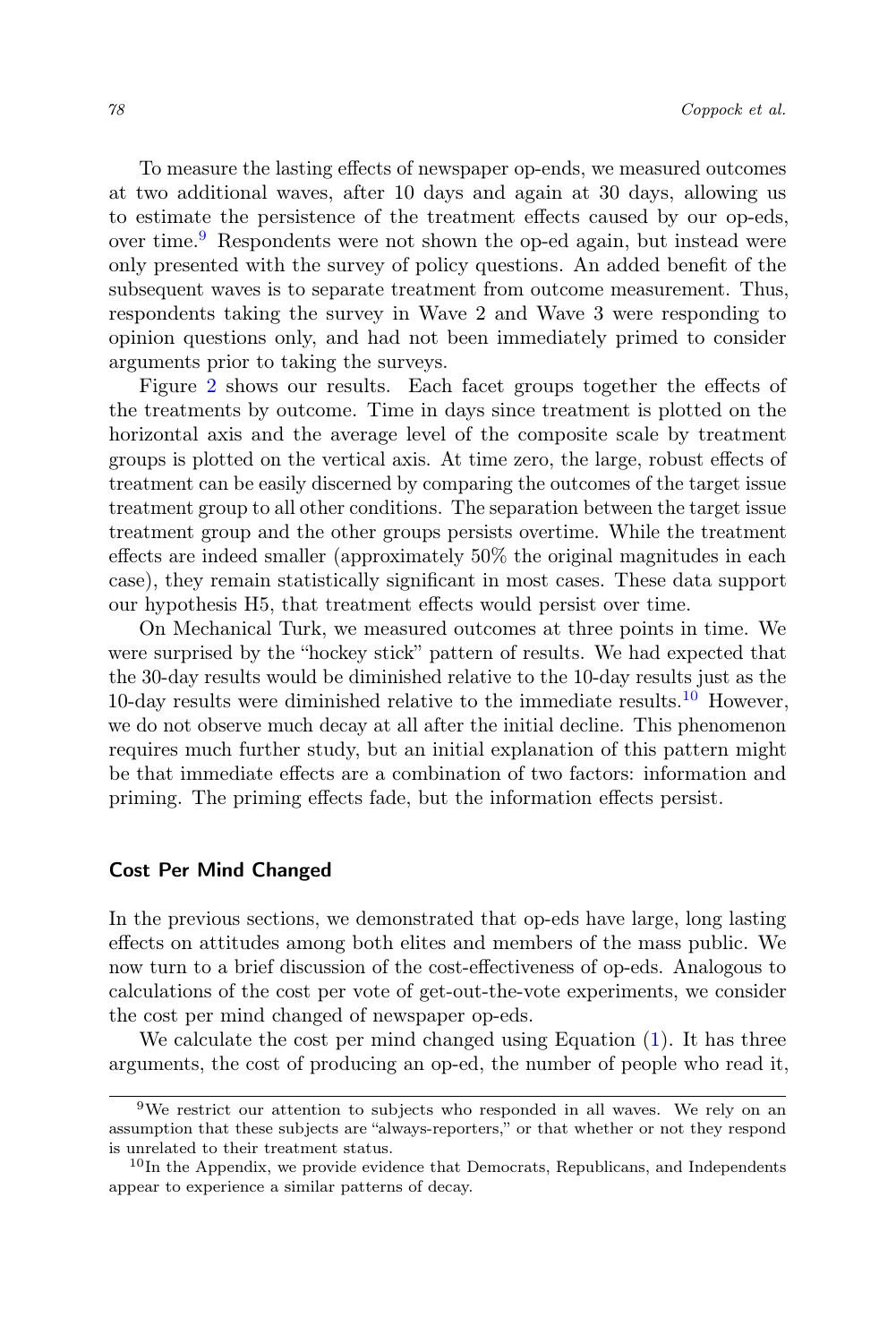<span id="page-20-0"></span>

Figure 2: Long term effects of treatment.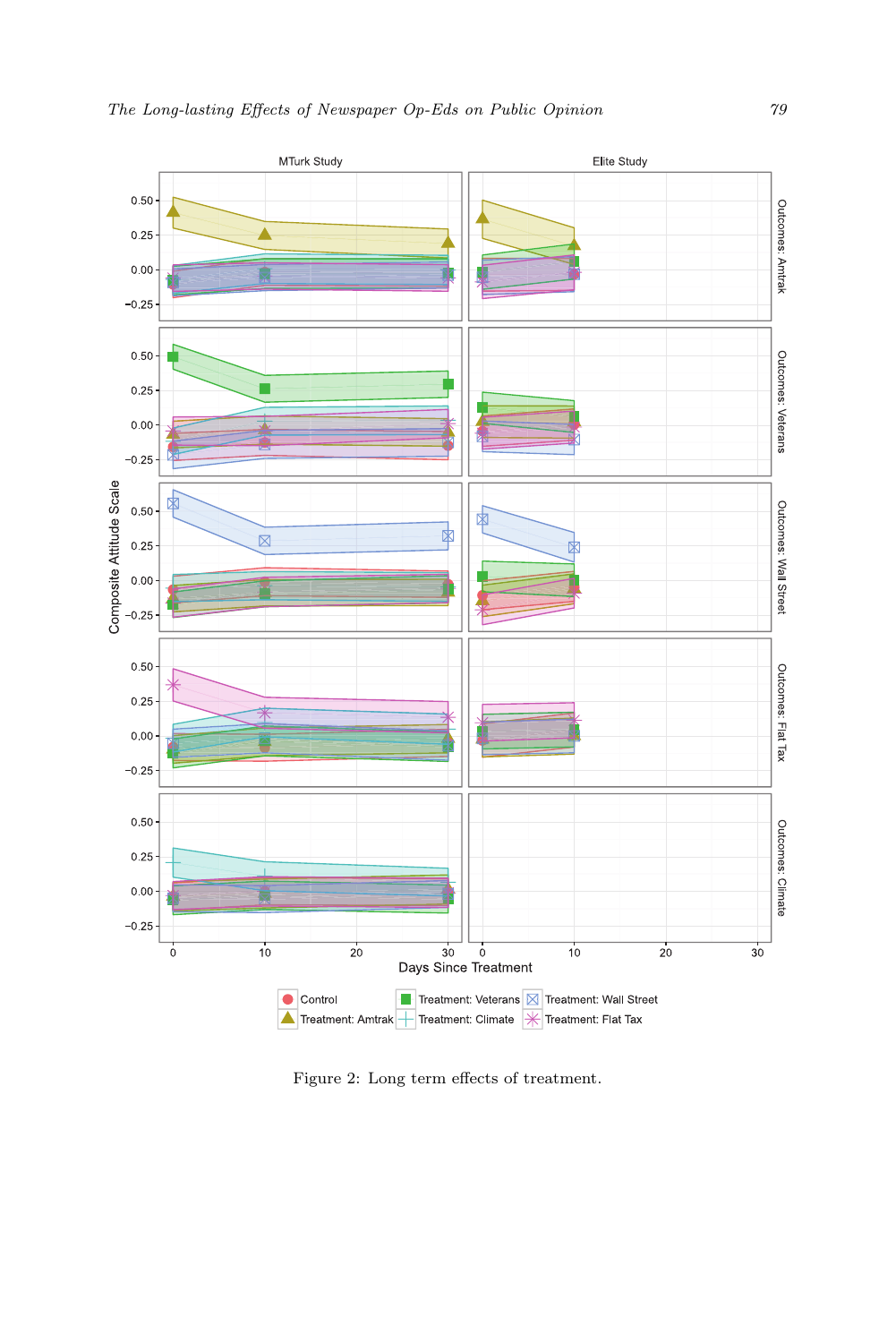and the probability of the op-ed changing a reader's mind. We estimate the first two arguments using industry figures and the final argument using the results of our experiments.

<span id="page-21-0"></span>Cost per mind changed

$$
= \frac{\text{Cost}}{\text{Op-Ed readership} * \text{Percentage point change in agreement}} \qquad (1)
$$

We take two approaches to estimating the cost of producing an op-ed. The first is the going market rate for ghost-writing and placing an op-ed, which can range between \$5,000 and \$25,000, depending on the complexity of the topic and the prestige of the placement. The second is the cost of an op-ed-sized advertisement, which costs approximately \$50,000 for the weekday opinion section of the New York Times.

Table [10](#page-21-1) displays our attempt to back out the number of readers the average op-ed can expect to reach. The first columns shows the total circulation numbers (print and online) for the New York Times, the Wall Street Journal, USA Today, and Newsweek, the outlets where our treatment op-eds were originally published (Alliance for Audited Media, 2014). The second column is an estimate of the proportion of readers who read the opinion section. Figures for New York Times and the Wall Street Journal are derived from internal surveys conducted at those institutions, the topline results of which were shared with us via email. Similar surveys were not available from USA Today and Newsweek, so we conservatively estimate that only 50% of readers of those publications read the opinion pages. We imagine that at most, one in four readers reads one of the three to six op-eds published per weekday by these publications. The final column shows our back-of-the-envelope guess for the number of unique views received by the average op-ed: about half a million for the New York Times, Wall Street Journal, and USA Today and approximately

Table 10: Estimated number of Op-Ed readers.

<span id="page-21-1"></span>

|                     | Circulation<br>$(\text{print} + \text{online})$ | % Reading<br>opinion<br>section | Average<br>number of<br>op-eds read | Unique<br>op-ed<br>readers |
|---------------------|-------------------------------------------------|---------------------------------|-------------------------------------|----------------------------|
| New York Times      | 2,134,150                                       | $95\%$                          | 0.25                                | 506,861                    |
| Wall Street Journal | 2,276,207                                       | 97\%                            | 0.25                                | 551,980                    |
| <b>USA Today</b>    | 4,139,380                                       | $50\%$                          | 0.25                                | 517,423                    |
| Newsweek            | 433,333                                         | $50\%$                          | 0.25                                | 54,167                     |
|                     |                                                 |                                 | Average                             | 407,608                    |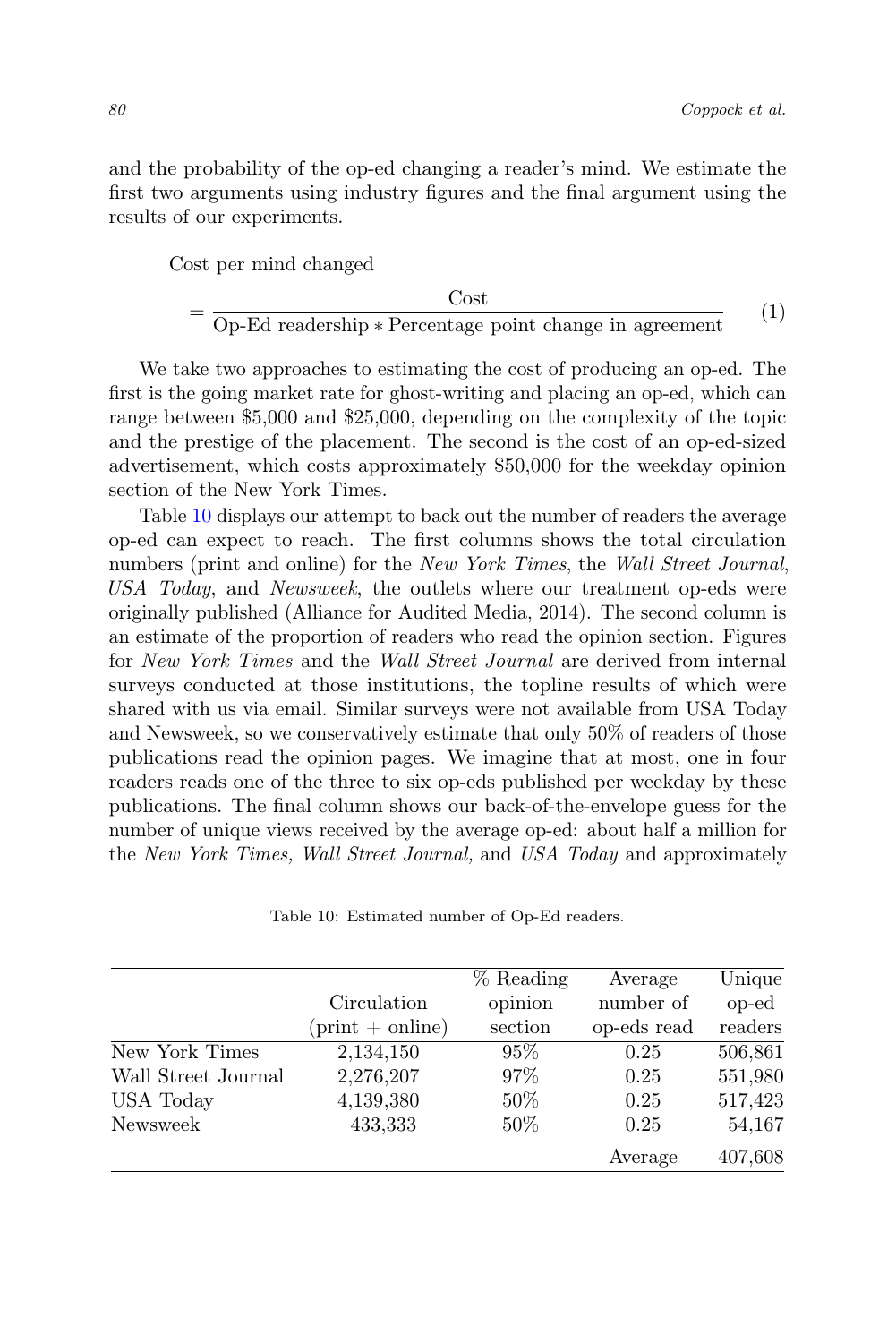50,000 for Newsweek. For use in our cost-per-mind changed formula, we will approximate the audience of an op-ed as comprising 400,000 readers.

The final number we need is the percentage point change in agreement. Unfortunately, we do not have a binary dependent variable that represents whether a subject "agrees" with the author from which we can derive a direct estimate of the number of minds that changed. Instead, we have a summary index of subjects' attitudes in the five issue areas touched on by our treatments. We can dichotomize that index at any arbitrary value of the index in order to approximate whether subjects, in a summary fashion, agree or disagree with the author. The choice of split is consequential for the results. Because we did not pre-register a split in advance, we present three reasonable values at which to dichotomize the scale: the 25th, 50th, and 75th percentiles of the composite scale DVs in the Mechanical Turk control group. This choice normalizes the baseline level of "agreement" in the control group and we assess the impact of the treatments in increasing this proportion.

Table [11](#page-22-0) shows the estimated treatment effects of the op-eds on their target issues in terms of agreement. On Mechanical Turk, the precision weighted average of the estimated effects (using the  $50<sup>th</sup>$  percentile split) indicates that on average, the treatments increased agreement with the authors by 20 percentage points. That is, if 50% of the control group agrees with the author, then we can say that approximately 70% of the target issue treatment group agrees with the author. In the elite sample, the estimate is smaller, but is still impressive at 12 percentage points. Our results are somewhat sensitive to the choice of split. Minimally, the range of estimates presented in Table [11](#page-22-0) help us to calibrate the plausible range of the proportion of the sample whose minds "changed" as a result of our treatments.

Under the rosiest scenario, an op-ed costs \$5,000 to produce, reaches 400,000 people, and changes the mind of 20% of them. Plugging these values

<span id="page-22-0"></span>

|             | 25th Percentile |            |                                                                                 | 50th Percentile | 75th Percentile |            |
|-------------|-----------------|------------|---------------------------------------------------------------------------------|-----------------|-----------------|------------|
|             | Elite           | MTurk      | $E$ lite                                                                        | MTurk           | $E$ lite        | MTurk      |
| Amtrak      |                 |            | $0.04(0.03)$ $0.12(0.02)$ $0.10(0.03)$ $0.15(0.03)$ $0.09(0.03)$ $0.23(0.03)$   |                 |                 |            |
| Climate     |                 | 0.10(0.02) |                                                                                 | 0.11(0.03)      |                 | 0.10(0.03) |
| Flat Tax    |                 |            | $0.02(0.03)$ $0.08(0.02)$ $0.02(0.03)$ $0.20(0.03)$ $0.06(0.03)$ $0.18(0.03)$   |                 |                 |            |
| Veterans    |                 |            | $0.02(0.03)$ $0.17(0.02)$ $0.08(0.03)$ $0.28(0.03)$ $0.09(0.03)$                |                 |                 | 0.29(0.03) |
| Wall Street |                 |            | $0.14$ $(0.02)$ $0.16$ $(0.02)$ $0.26$ $(0.03)$ $0.28$ $(0.03)$ $0.21$ $(0.03)$ |                 |                 | 0.27(0.03) |
| Average     |                 |            | $0.06(0.01)$ $0.13(0.01)$ $0.12(0.02)$ $0.20(0.01)$ $0.11(0.02)$ $0.21(0.01)$   |                 |                 |            |

Table 11: Effects of Op-eds on "agreement" dependent variables.

Entries are estimated average treatment effects.

Robust standard errors are in parentheses.

Agreement DVs are dichotomized at the 25th, 50th, or 75th percentile of the MTurk control group.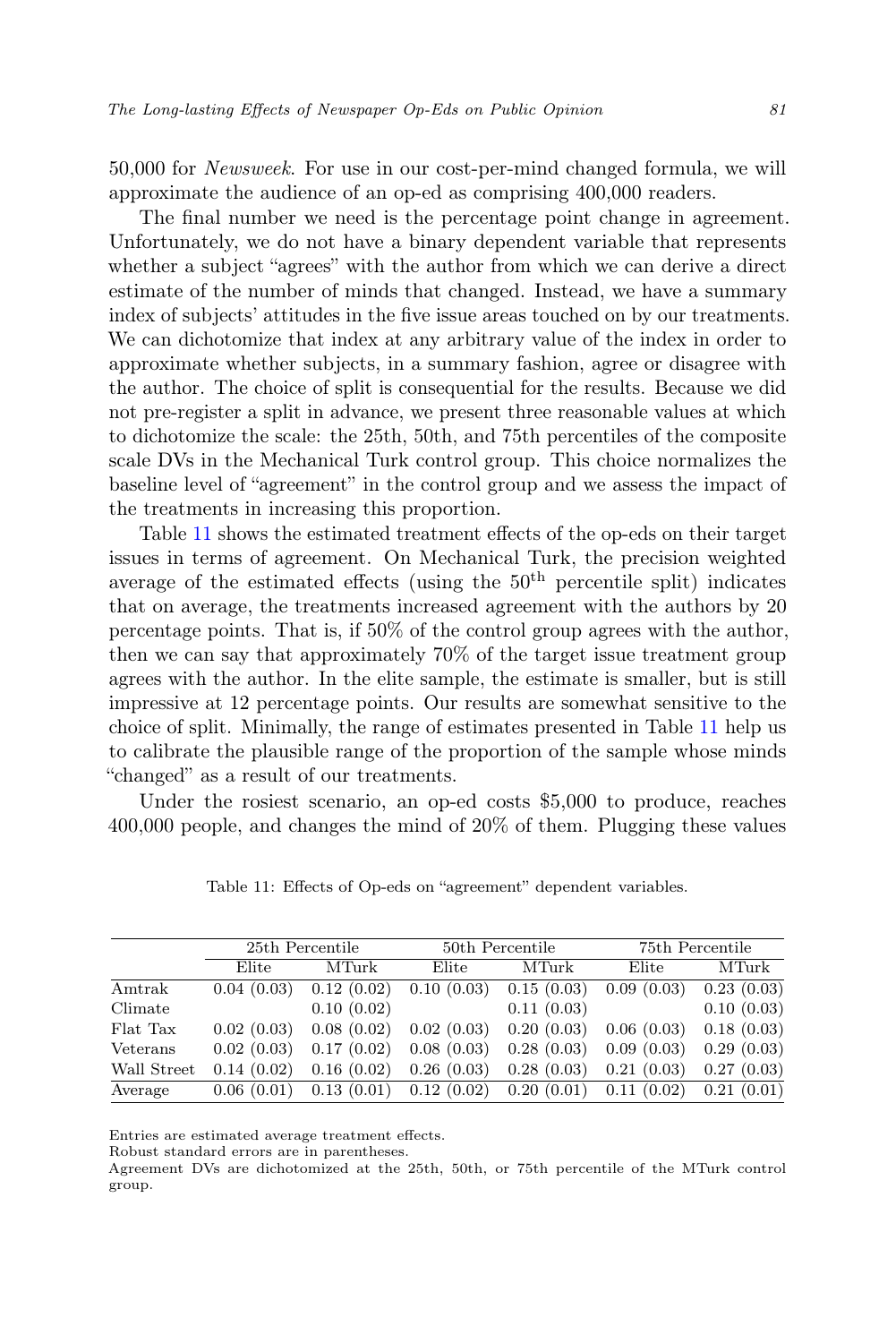into Equation [\(1\)](#page-21-0), we obtain that the cost per mind changed is a mere 6 cents. Under a more conservative set of assumptions, an op-ed costs 10 times as much (\$50,000), reaches half as many people (200,000), and changes half as many minds (10%). The resulting cost per mind changed would work out to \$2.50. The cost-effectiveness of an op-ed clearly varies with the persuasiveness of the author, but we think that cost-per-mind change figures that range between 50 cents and 3 dollars are reasonable.

## **Discussion**

Our paper has sought to answer the question previously left unanswered by existing scholarship: do op-eds change the minds of the people who read them? Many remain skeptical that op-eds achieve the initial vision set out by the New York Times 40 years ago to meaningfully enhance debate and inform the general public, or even elites, on substantive policy matters. The pessimistic view would hold that both voters are ill-informed and thus perhaps unable to grasp detailed policy subjects, and that since well-informed elites are better able to resist information that conflicts with their partisan identities that they too would remain impervious to arguments running counter to existing views. Our study indicates that both pessimistic views of op-eds' impact are unwarranted.

In both studies of the mass public and elites, we find large, statistically significant average treatment effects of op-eds between 0.30 and 0.50 standard deviations on policy attitudes. These findings comport with previous scholarship that has found significant effects of newspapers on political knowledge, candidate evaluations, and turnout. However, unlike previous scholarship, we focus on the specific effects that newspaper op-ed pages have specifically on policy attitudes. A strength of our study is the self-replication: we repeated the same experimental design with both mass public and elite samples, finding large treatment effects on target issues and relatively small or no effects on non-target issues in both samples. As predicted, the effects among the elite sample, while robust, were smaller in magnitude than those estimated on the mass public sample.

Since these op-eds were written from the libertarian economic perspective, we would expect Democrats to be less persuaded than Republicans. We find some evidence that this is the case, but hasten to note that Democrats, Independents, and Republicans all move in the direction intended by the author and the differences across party are not enormous.

Furthermore, op-ed treatment effects are not ephemeral. They appear to persist for at least one month after the initial exposure to the op-ed, suggesting underlying attitudinal change. Over time results have the potential to shed light on the primary mechanism by which op-eds change attitudes. We expect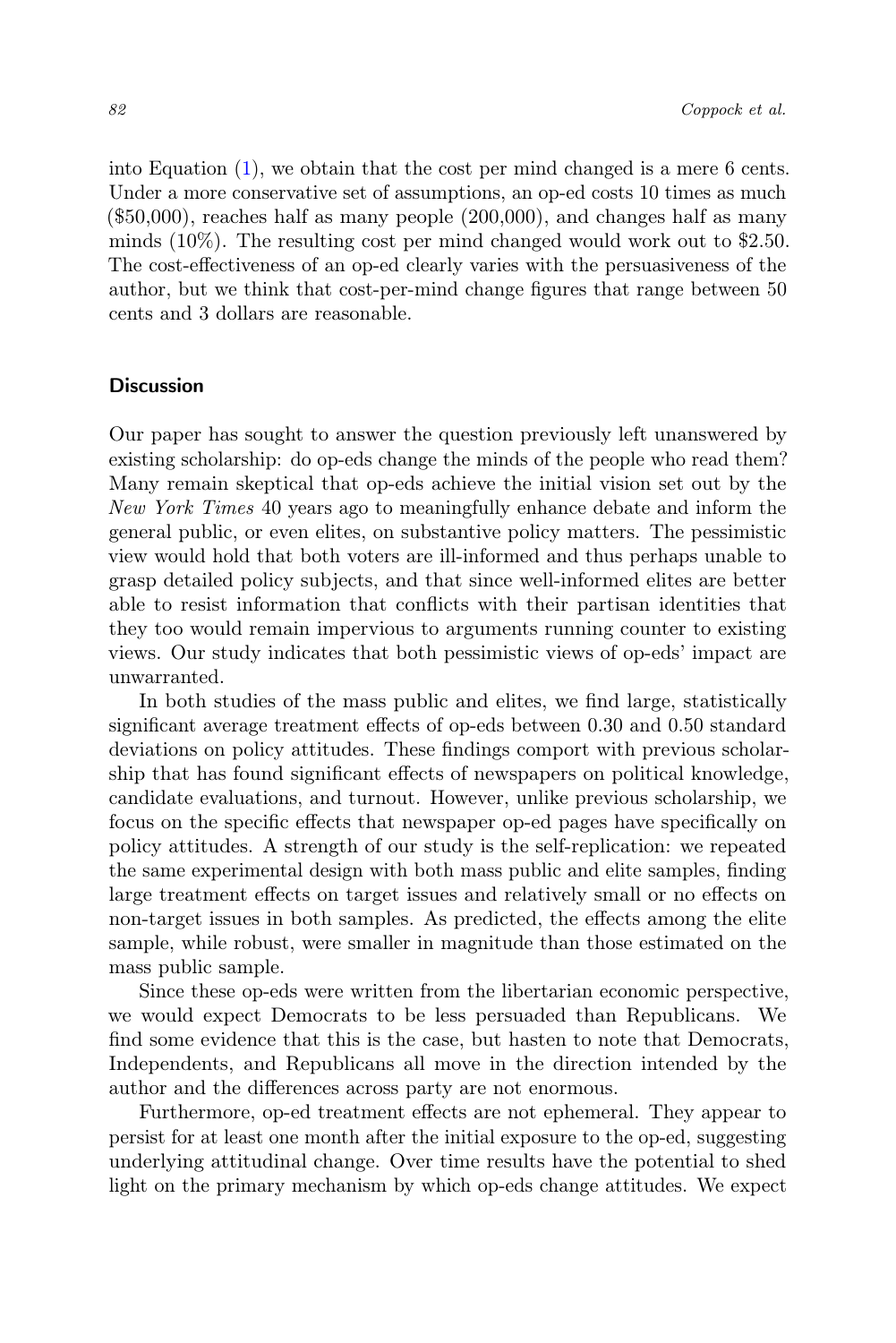that treatments that operate by priming particular considerations or by framing arguments in one light or another to have fleeting effects, whereas treatments that operate by providing subjects new information are expected to last longer. The "hockey stick" pattern of decay between Waves 1 and 2 but the leveling off between Waves 2 and 3 leads us to consider that perhaps immediate treatment effects may be a combination of both priming as well as information impacting attitudes. Over the course of a month, however, priming effects may fade. Because the average effects of our treatments stayed at the approximately the same level from Wave 2 to Wave 3, we infer that these effects operate primarily by information rather than priming.

Lastly, these results indicate that op-eds are remarkably cost effective. We estimate, based on the cost of producing an op-ed, the number of people who read it, combined, and the probability of changing a reader's mind, that the cost-per-mind changed ranges from approximately 50 cents to 3 dollars.

We acknowledge that survey experimental research is well-equipped to answer some questions while leaving others unanswered. As with any survey experiment, the extent to which these results generalize to other settings is of concern. Because we found similar findings across two very different populations (MTurk respondents and political elites), we would expect that if this specific experiment were conducted on new samples, the results would be quite similar. We also believe are our results are robust to the choice of specific survey questions used to measure outcomes because we found similar results regardless of whether we used only one main dependent variable as the primary outcome measure or a composite scale of the 4–5 questions in each corresponding issue area. We also expect our findings to generalize to other op-ed treatments, including op-eds that were written by liberal or conservative (rather than libertarian) authors.

However, the inferential target might not be the effect that would obtain if this same experiment (or minor variants) were conducted on a new population. Instead, we might imagine that the main question of interest is what happens when people encounter op-eds in a real-world, naturalistic setting. In the "wild" of real-world media communications, op-eds are typically encountered in a bundle: a physical newspaper or email digest of the day's news. People may selectively choose the content they read, skipping over op-eds with titles or authors that they find boring or that they anticipate will conflict with their existing points of view. Subjects in survey experiments may pay attention differently than those who would encounter an op-ed in their physical newspaper or online. Additionally, our treatments did not offer two-sided messages as are often found in newspapers offering "point–counterpoint" content. These differences between the survey experimental setting and the field suggest that the estimates of the effects of op-eds on opinion may represent an upper bound. Finally, we do not wish to suggest that when a newspaper publishes an op-ed on a particular issue that opinion shifts by 10–20 percentage points. Since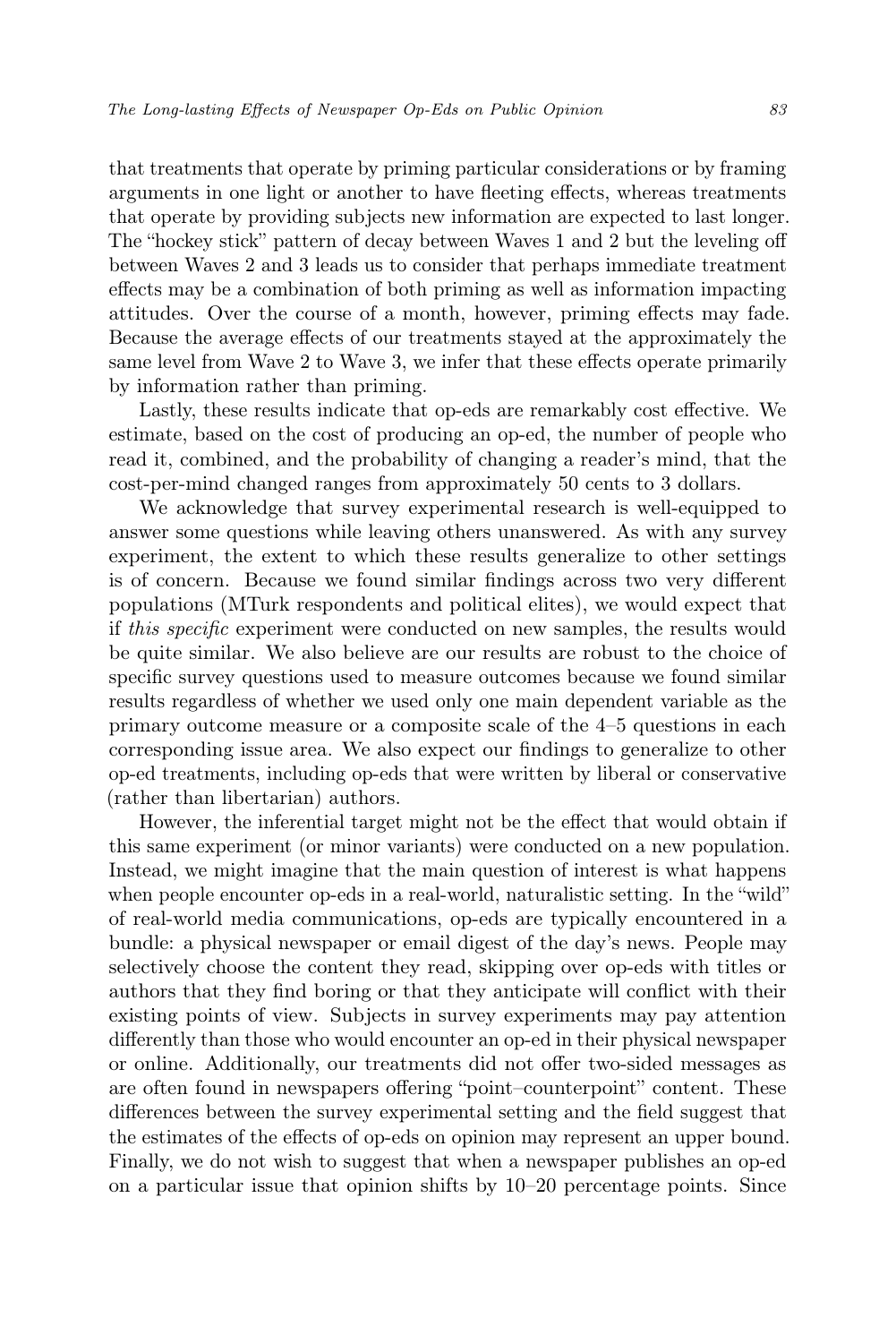op-eds typically reach fewer than half a million readers, we estimate that approximately 0.2% of the US adult population reads even the most widely shared and successful opinion piece. If 10% of those readers change their minds, aggregate opinion would shift by a mere 0.02 percentage points. This perspective on the political impact of op-eds helps to reconcile our moderate-tolarge treatment effect estimate and relatively stable over time public opinion.

We conclude from these results that well-argued, long-form opinion pieces have the ability to change minds of even ideological opponents, and contributes to the growing body of evidence of the everyday nature of persuasion. Although our increasingly polarized political environment poses challenges to substantive and respectful political discourse, our study shows that at least in the setting of newspaper op-eds, individuals are capable of considering diverse views and may perhaps even change their minds.

## References

- Ajzen, I. and M. Fishbein. 1980. Understanding Attitudes and Predicting Social Behavior. Vol. 278. Englewood Cliffs, NJ: Prentice Hall.
- Alexander, E. R. 2004. "Capturing the Public Interest: Promoting Planning in Conservative Times". Journal of Planning Education and Research 24(1): 102–6.
- Alliance for Audited Media. 2014. "September 2014 U.S. Newspaper Data Now Available. Technical report". Available at: [http://auditedmedia.com/news/](http://auditedmedia.com/news/blog/2014/october/september-2014-us-newspaper-data-now-available/) [blog/2014/october/september-2014-us-newspaper-data-now-available/.](http://auditedmedia.com/news/blog/2014/october/september-2014-us-newspaper-data-now-available/)
- American Enterprise Institute. 2015. "Annual Report. Technical report".
- Baden, C. and S. Lecheler. 2012. "Fleeting, Fading, or Far-Reaching? A Knowledge-Based Model of the Persistence of Framing Effects". Communication Theory  $22(4)$ : 359–82.
- Berelson, B. R., P. F. Lazarsfeld, and W. N. McPhee. 1954. Voting: A Study of Opinion Formation in a Presidential Campaign. Chicago: University of Chicago Press.
- Campbell, A., P. E. Converse, W. E. Miller, and D. E. Stokes. 1960. The American Voter. New York: Wiley.
- Cato Institute. 2016. "Annual Report. Technical report". Available at: [http:](http://object.cato.org/sites/cato.org/files/pubs/pdf/annual-report-2015-update.pdf.) [//object.cato.org/sites/cato.org/files/pubs/pdf/annual- report- 2015](http://object.cato.org/sites/cato.org/files/pubs/pdf/annual-report-2015-update.pdf.) [update.pdf..](http://object.cato.org/sites/cato.org/files/pubs/pdf/annual-report-2015-update.pdf.)
- Chong, D. and J. N. Druckman. 2012. "Dynamics in Mass Communication Effects Research". In: The Sage Handbook of Political Communication. Ed. H. Semetko and M. Scammell. Los Angeles, CA: Sage Publications, 307–23.
- Ciofalo, A. and K. Traveso. 1994. "Does the Op-ed Page Have A Chance to Become a Public Forum?" Newspaper Research Journal 15(4): 51–63.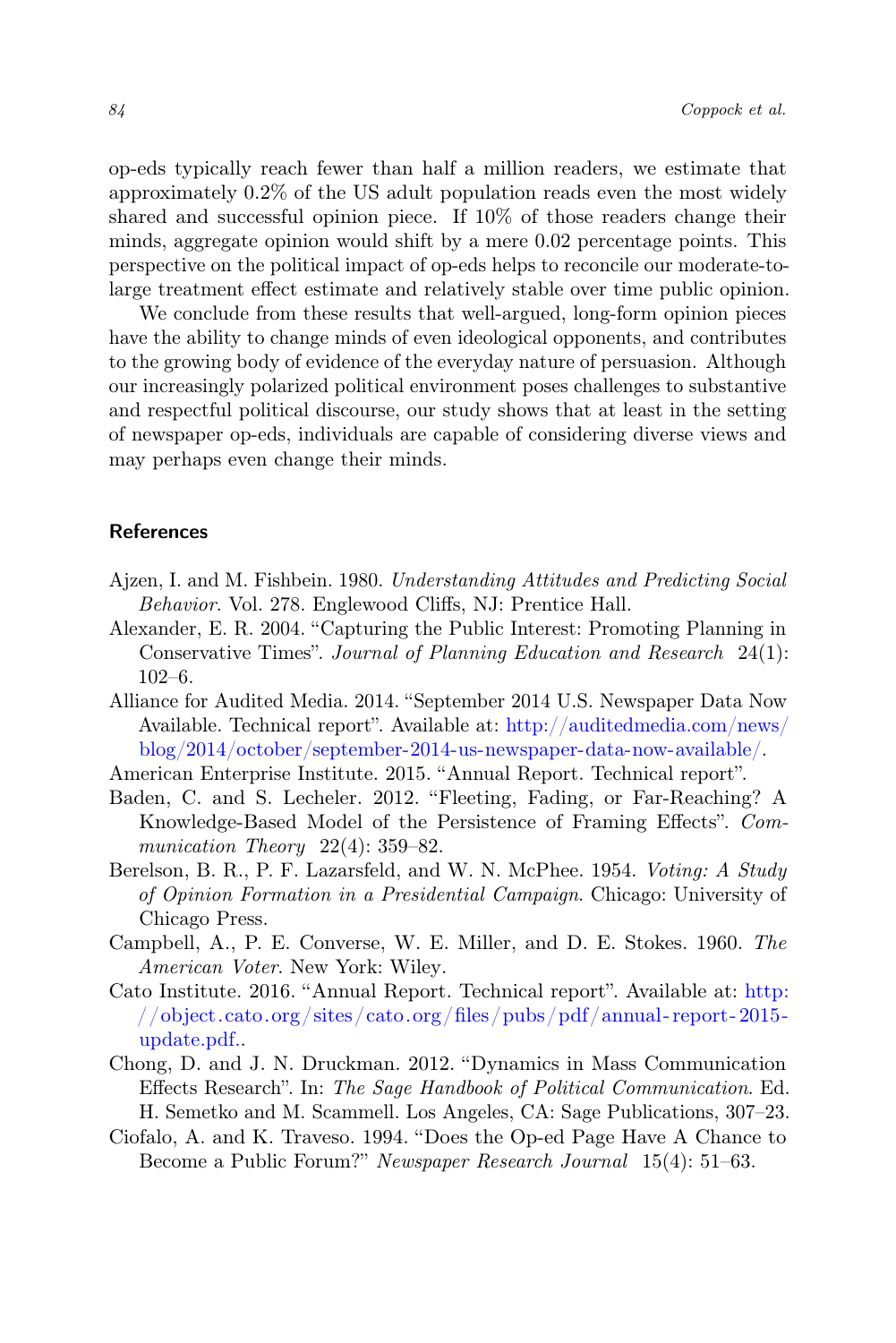- Converse, P. E. 1964. "The Nature of Belief Systems in Mass Publics". In: Ideology and Discontent. Ed. D. E. Apter. Ann Arbor: University of Michigan Press.
- Coppock, A. 2016. "The Persistence of Survey Experimental Treatment Effects". Unpublished Manuscript.
- Coppock, A. 2018. "Generalizing from Survey Experiments Conducted on Mechanical Turk: A Replication Approach". Political Science Research and Methods, in Press.
- Dalton, R. J., P. A. Beck, and R. Huckfeldt. 1998. "Partisan Cues and the Media: Information Flows in the 1992 Presidential Election". American Political Science Review 92(1): 111–26.
- DeFleur, M. L., L. Davenport, M. Cronin, and M. DeFleur. 1992. "Audience Recall of News Stories Presented by Newspaper, Computer, Television and Radio". Journalism and Mass Communication Quarterly 69(4): 1010–22.
- Delli Carpini, M. X. and S. Keeter. 1996. What Americans Know About Politics and Why it Matters. New Haven: Yale University Press.
- Druckman, J. N. and M. Parkin. 2005. "The Impact of Media Bias: How Editorial Slant Affects Voters". Journal of Politics 67(4): 1030–49.
- Feldman, S. 1989. "Measuring Issue Preferences: The Problem of Response Instability". Political Analysis 1: 25–60.
- Gerber, A. S., J. G. Gimpel, D. P. Green, and D. R. Shaw. 2011. "How Large and Long-lasting Are the Persuasive Effects of Televised Campaign Ads? Results from a Randomized Field Experiment". American Political Science Review 105(1): 135–50.
- Gerber, A. S., D. Karlan, and D. Bergan. 2009. "Does the Media Matter? A Field Experiment Measuring the Effect of Newspapers on Voting Behavior and Political Opinions". American Economic Journal 1(2): 35–52.
- Golan, G. J. 2010. "Editorials, Op-ed Columns Frame Medical Marijuana Debate". Newspaper Research Journal 31(3): 50–61.
- Golan, G. J. 2013. "The Gates of Op-Ed Diplomacy: Newspaper Framing the 2011 Egyptian Revolution". International Communication Gazette 75(4): 359–73.
- Green, D. P. and H. L. Kern. 2012. "Modeling Heterogeneous Treatment Effects in Survey Experiments with Bayesian Additive Regression Trees". Public Opinion Quarterly 76(3): 491–511.
- Guess, A. M. Forthcoming. "Measure for Measure: An Experimental Test of Online Political Media Exposure". Political Analysis.
- Iyengar, S. 1990. "The Accessibility Bias In Politics: Television News And Public Opinion". International Journal of Public Opinion Research 2(1): 1–15.
- Jennings, M. K. 1992. "Ideological Thinking Among Mass Publics and Political Elites". Public Opinion Quarterly 56(4): 419–41.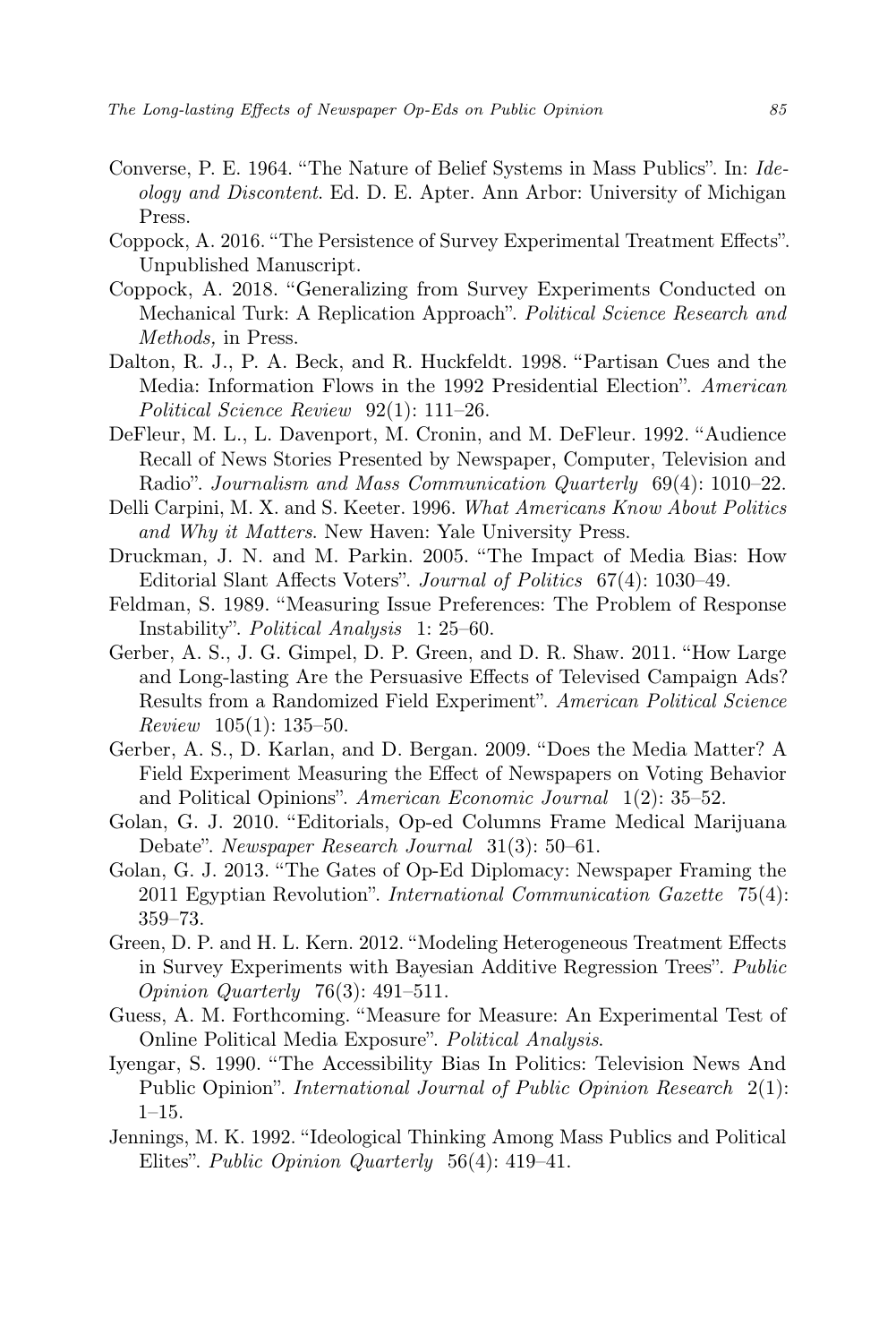- Jerit, J., J. Barabas, and T. Bolsen. 2006. "Citizens, Knowledge, and the Information Environment". American Journal of Political Science 50(2): 266–82.
- Jerit, J., J. Barabas, and S. Clifford. 2013. "Comparing Contemporaneous Laboratory and Field Experiments on Media Effects". Public Opinion Quarterly 77(1): 256–82.
- Ladd, J. M. and G. S. Lenz. 2009. "Exploiting a Rare Communication Shift to Document the Persuasive Power of the News Media". American Journal of Political Science 53(2): 394–410.
- Mullinix, K. J., T. J. Leeper, J. N. Druckman, and J. Freese. 2015. "The Generalizability of Survey Experiments". Journal of Experimental Political Science 2: 109–38.
- Nelson, T. E., R. A. Clawson, and Z. M. Oxley. 1997. "Media Framing of a Civil Liberties Conflict and Its Effect on Tolerance". American Political Science Review 91(3): 567–83.
- Neuman, W. R. 1986. The Paradox of Mass Publics: Knowledge and Opinion in the American Electorate. Cambridge: Harvard University Press.
- Neumann, W. R., M. R. Just, and A. N. Crigler. 1992. Common Knowledge: News and the Construction of Political Meaning. Chicago: University of Chicago Press.
- Nicholson, S. P. 2003. "The Political Environment and Ballot Proposition Awareness". American Journal of Political Science 47(3): 403-10.
- Nico Calavita, N. K. 2003. "Capturing the Public Interest: Using Newspaper Op-Eds to Promote Planning in Conservative Times". Journal of Planning Education and Research 22(4): 400–6.
- Norris, P. and D. Sanders. 2003. "Message or Medium? Campaign Learning During the 2001 British General Election." Political Communication 20(3): 233.
- Nyhan, B. and J. Reifler. 2010. "When Corrections Fail: The Persistence of Political Misperceptions". Political Behavior 32(2): 303–30.
- Page, B. I., Y. S. Robert, and D. Glenn. 1987. "What Moves Public Opinion?" American Political Science Review 81.
- Porpora, D. V. and A. Nikolaev. 2008. "Moral Muting in US Newspaper Op-eds Debating the Attack on Iraq". Discourse and Communication 2(2): 165–84.
- Putnam, R. D., R. Leonardi, and R. Y. Nanetti. 1979. "Attitude Stability Among Italian Elites". American Journal of Political Science 23(3): 463.
- Rosenfeld, S. S. 2000. "The Op-Ed Page: A Step to a Better Democracy". The Harvard International Journal of Press/Politics 5(3): 7–11.
- Socolow, M. J. 2010. "A Profitable Public Sphere: The Creation of the New York Times Op-Ed Page". Journalism and Mass Communication Quarterly 87(2): 281–96.
- Somin, I. 1998. "Voter Ignorance and the Democratic Ideal". Critical Review 12(4): 413–58.